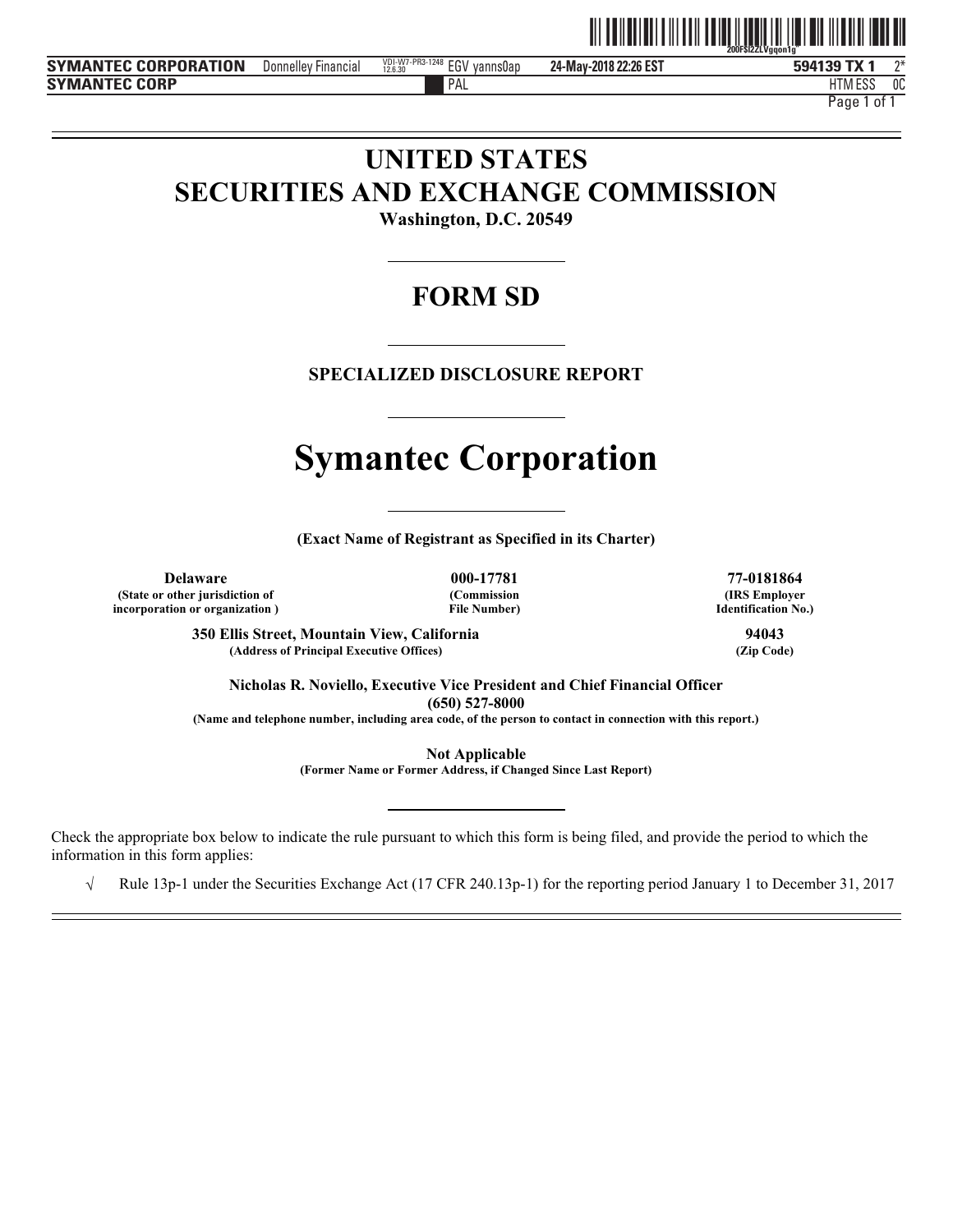|                             |                     |                                               |                       | <b>THE THE TERM</b><br>200FSI22LVhVSVk6S<br>III IIIIIIIII<br>Ш<br>IIII IIIIII IIII<br>$\parallel$ |    |  |  |
|-----------------------------|---------------------|-----------------------------------------------|-----------------------|---------------------------------------------------------------------------------------------------|----|--|--|
| <b>SYMANTEC CORPORATION</b> | Donnelley Financial | VDI-W7-PFL-0639<br>EGV<br>ahern0ap<br>12.6.29 | 24-May-2018 23:14 EST | 594139 TX 2                                                                                       | ግ* |  |  |
| <b>SYMANTEC CORP</b>        |                     | PAL                                           |                       | ESS                                                                                               | 0C |  |  |

PAL FILM IN THE PALL THAT IN THE RELATION OF THE RELATION OF THE RELATIONSHIP OF THE RELATIONSHIP OF THE RELATIONSHIP OF THE RELATIONSHIP OF THE RELATIONSHIP OF THE RELATIONSHIP OF THE RELATIONSHIP OF THE RELATIONSHIP OF T HTM ESS 0C Page 1 of 1

# **Item 1.01. Conflict Minerals Disclosure and Report.**

# **Conflict Minerals Disclosure**

A copy of the Conflict Minerals Report of Symantec Corporation ("Symantec") for the reporting period January 1 to December 31, 2017 is filed as Exhibit 1.01 to this specialized disclosure report on Form SD and is also available at Symantec's website at https://www.symantec.com/about/corporate-responsibility/resources/corporate-responsibility-policies .

# **Item 1.02. Exhibit.**

Symantec has filed, as an exhibit to this Form SD, a Conflict Minerals Report as required by Item 1.01 of this Form.

**Item 2.01. Exhibit.** 

**Exhibit**

**Number**<br>1.01 Symantec Corporation Conflict Minerals Report for the reporting period 1.01 Symantec Corporation Conflict Minerals Report for the reporting period January 1 to December 31, 2017.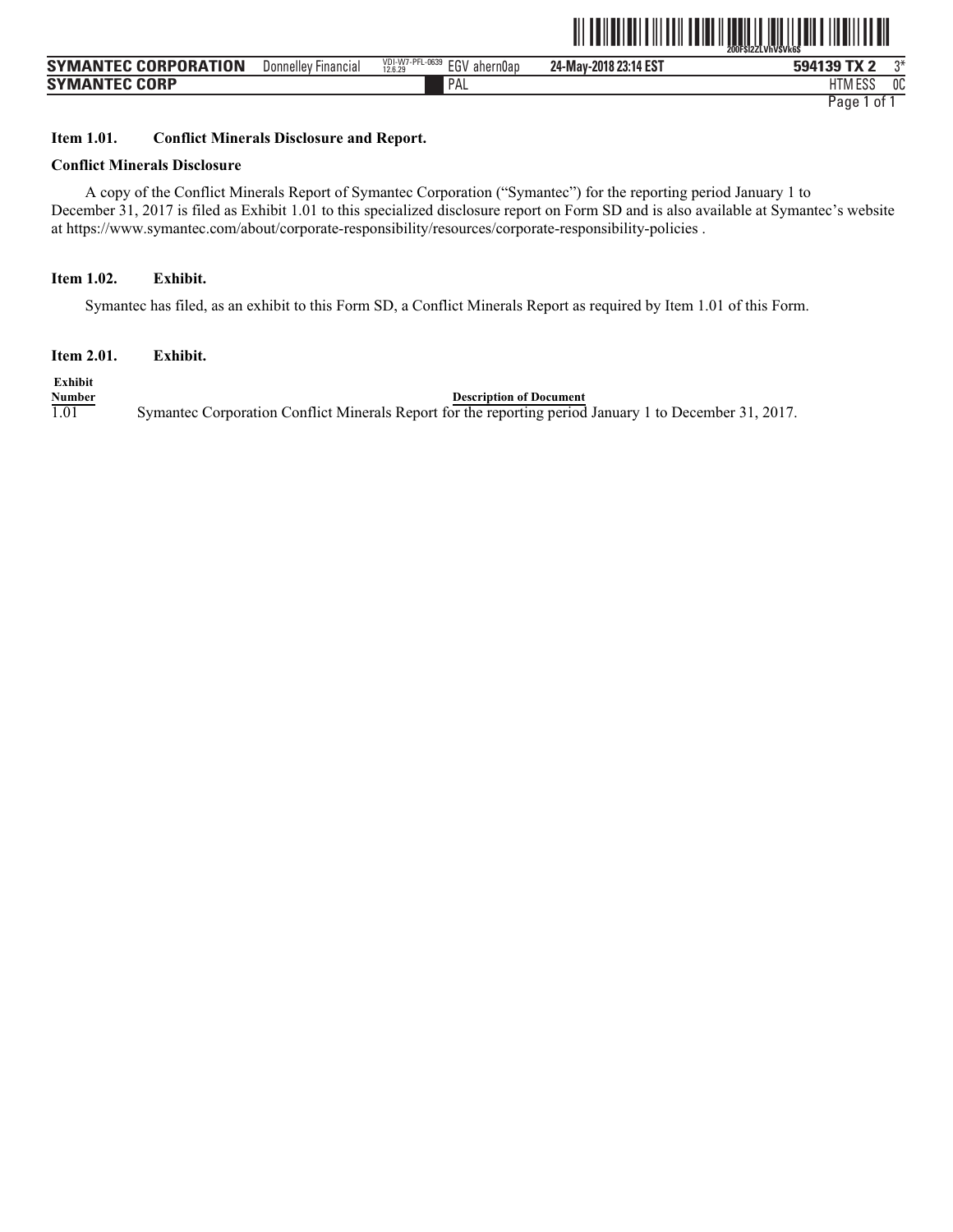|                             |                     |                                            | <u> III IIIIIIIIIIIIIIIIII</u> | <u>                              </u><br><u> I III (I IIII) (III)</u><br>ŽOOFŠÍŽŽĹVaM%vO62 |    |
|-----------------------------|---------------------|--------------------------------------------|--------------------------------|--------------------------------------------------------------------------------------------|----|
| <b>SYMANTEC CORPORATION</b> | Donnelley Financial | VDI-W7-PR3-1248 EGV<br>vanns0ap<br>12.6.30 | 24-May-2018 22:02 EST          | 594139 TX 3                                                                                | ግ∗ |
| <b>SYMANTEC CORP</b>        |                     | PAL                                        |                                | <b>HTM ESS</b>                                                                             | 0C |

HTM ESS 0C Page 1 of 1

# **SIGNATURES**

Pursuant to the requirements of the Securities Exchange Act of 1934, the registrant has duly caused this report to be signed on its behalf by the duly authorized undersigned.

# **SYMANTEC CORPORATION**

Dated: May 29, 2018 By: /s/ Nicholas R. Noviello

Name: Nicholas R. Noviello

Title: Executive Vice President and Chief Financial Officer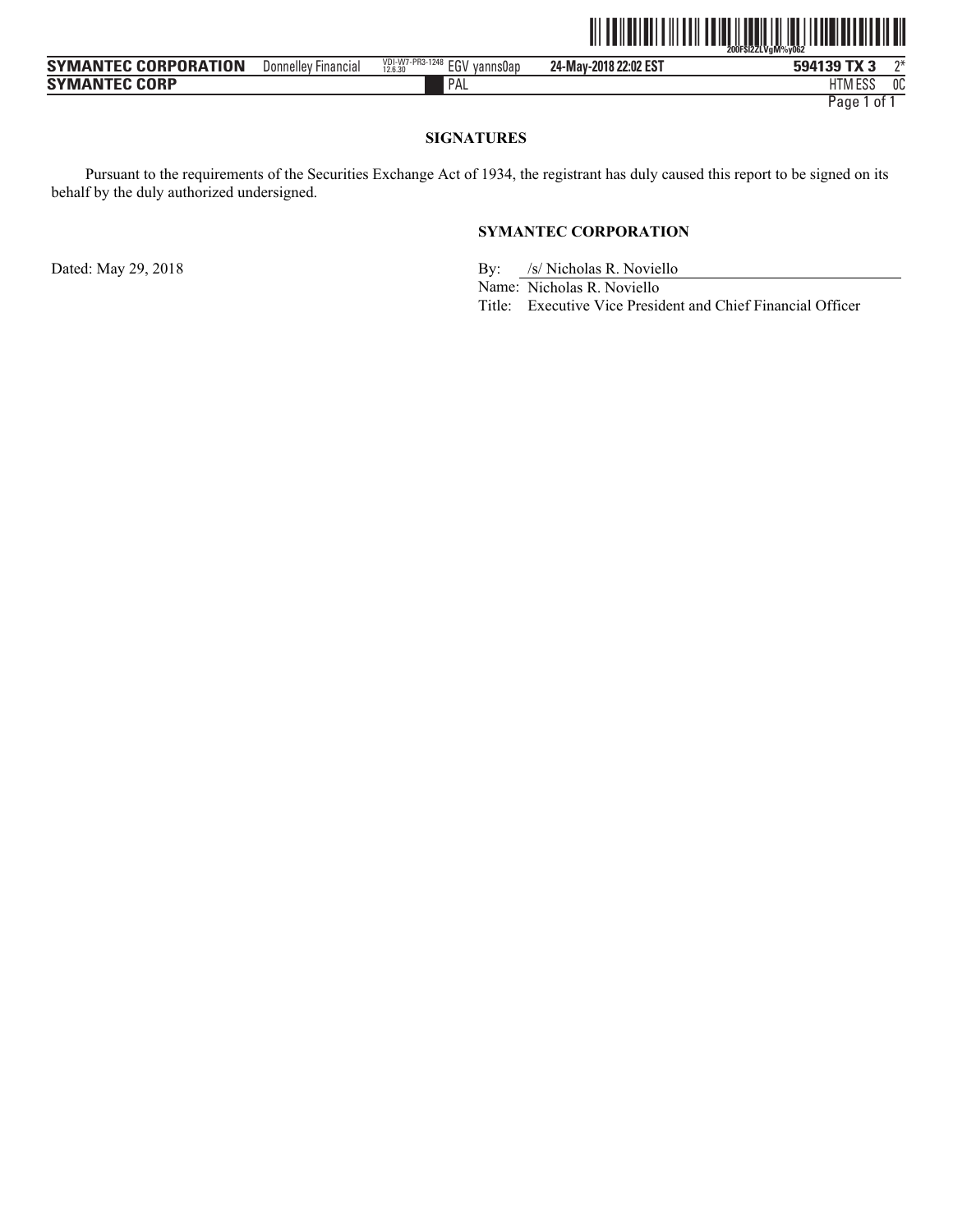

Donnelley Financial <sup>vol.e</sup>xt<sup>y-rruu</sup>oss EGV ahern0ap **24-May-2018 23:26 EST 594139 EX1\_01 1** 5\*

PAL FILM IN THE PALL THAT IN THE RELATION OF THE RELATION OF THE RELATIONSHIP OF THE RELATIONSHIP OF THE RELATIONSHIP OF THE RELATIONSHIP OF THE RELATIONSHIP OF THE RELATIONSHIP OF THE RELATIONSHIP OF THE RELATIONSHIP OF T HTM ESS 0C

Page 1 of 1

Exhibit 1.01 to Form SD

#### **SYMANTEC CORPORATION CONFLICT MINERALS REPORT FOR THE REPORTING PERIOD JANUARY 1 TO DECEMBER 31, 2017**

This Conflict Minerals Report has been prepared by Symantec Corporation (herein referred to, alternatively, as "Symantec," "we" and "our"). This Conflict Minerals Report for the reporting period January 1 to December 31, 2017 is presented to comply with the final Conflict Minerals implementing rules (the "Conflict Minerals Rules") promulgated by the Securities and Exchange Commission ("SEC"), as modified by SEC guidance issued on April 29, 2014 and the SEC order issued on May 2, 2014. The Conflict Minerals Rules were adopted by the SEC to implement reporting and disclosure requirements related to Conflict Minerals as directed by the Dodd-Frank Wall Street Reform and Consumer Protection Act of 2010 as codified in Section 13(p) of the Securities Exchange Act of 1934. The Conflict Minerals Rules impose certain reporting obligations on SEC registrants whose manufactured products contain Conflict Minerals that are necessary to the functionality or production of their products. "Conflict Minerals" are currently defined by the SEC as cassiterite, columbite-tantalite (coltan), gold, wolframite, or their derivatives, which the SEC has currently limited to tin, tantalum, tungsten and gold.

To comply with the Conflict Minerals Rules, we conducted due diligence on the origin, source and chain of custody of the Conflict Minerals that were necessary to the functionality or production of the products that we manufactured or contracted to manufacture to ascertain whether these Conflict Minerals originated in the Democratic Republic of Congo or an adjoining country (collectively, the "Covered Countries") and financed or benefited armed groups (as defined in Section 1, Item  $1.01(d)(2)$  of Form SD) in any of these countries.

Pursuant to SEC guidance issued April 29, 2014 and the SEC order issued May 2, 2014, Symantec is not required to describe any of its products as "DRC conflict free" (as defined in Section 1, Item 1.01(d)(4) of Form SD), "DRC conflict undeterminable" (as defined in Section 1, Item 1.01(d)(5) of Form SD) or "having not been found to be 'DRC conflict free," and therefore makes no conclusion in this regard in the report presented herein. Furthermore, given that Symantec has not voluntarily elected to describe any of its products as "DRC conflict free," an independent private sector audit of the report presented herein has not been conducted.

#### **I. Company Overview**

Founded in 1982, Symantec has evolved to become a global leader in cyber security, with more than 11,000 employees in more than 45 countries. Symantec provides cyber security products, services, and solutions to more than 350,000 organizations and 50 million individuals worldwide.

Other than the information expressly set forth in this report, the information contained or referred to on our website is not part of this report.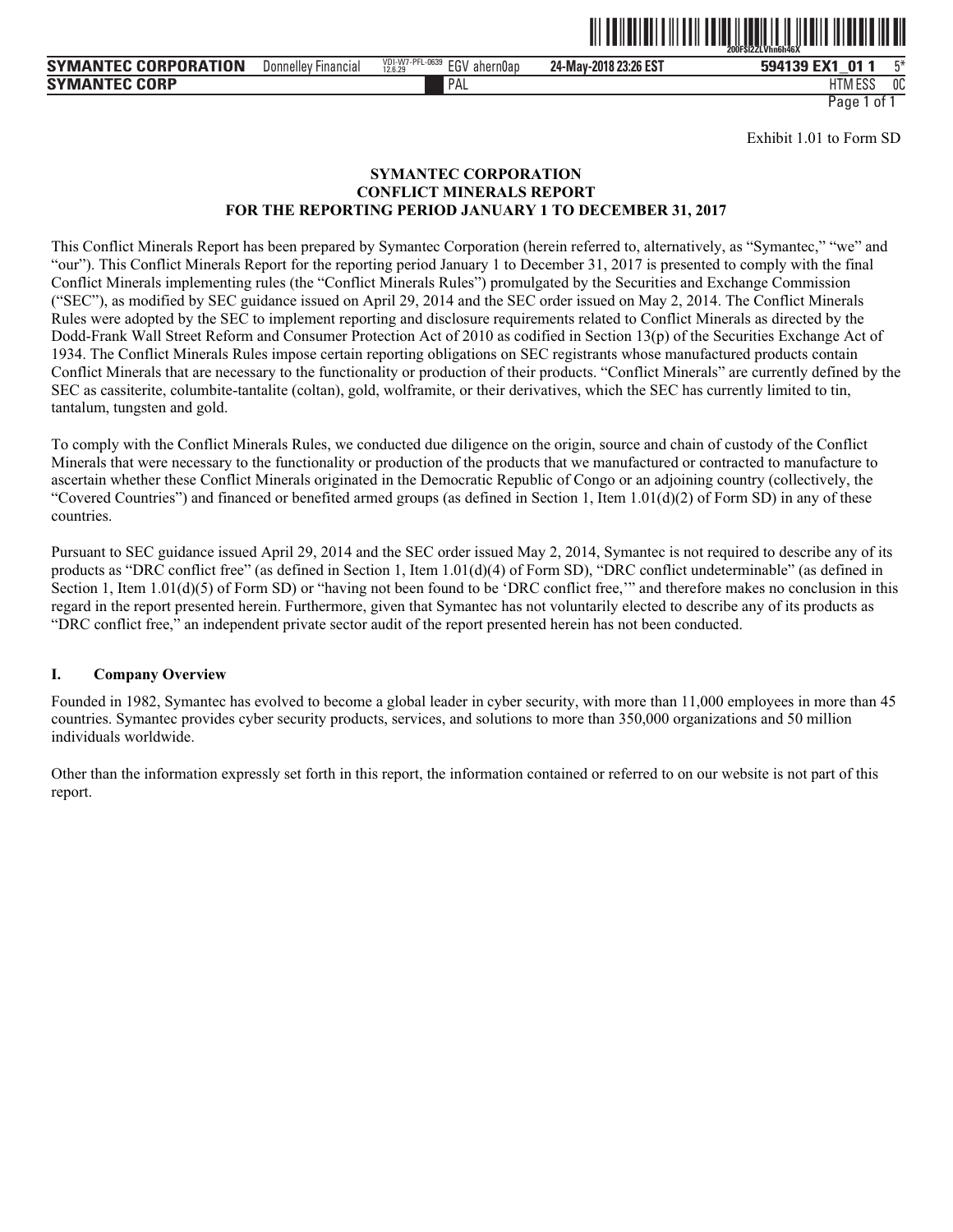|                             |                                     |                                               |                       | ZUUFSIZZLVNNYKSG;                     |
|-----------------------------|-------------------------------------|-----------------------------------------------|-----------------------|---------------------------------------|
| <b>SYMANTEC CORPORATION</b> | Donnelley<br>∵Financia <sub>r</sub> | VDI-W7-PFL-0639<br>EG\<br>ahern0ap<br>12.6.29 | 24-May-2018 23:26 EST | 口米<br>EV <sub>1</sub><br>01<br>594139 |
| <b>SYMANTEC CORP</b>        |                                     | PAL                                           |                       | 0C<br><b>HTM ESS</b>                  |
|                             |                                     |                                               |                       | 0t<br>Page                            |

ˆ200F\$l2ZLVhn9K\$g;Š **200F\$l2ZLVhn9K\$g;** 

#### **II. Products Overview**

Symantec's Integrated Cyber Defense Platform helps enterprise, business, and government customers unify cloud and on-premises security to protect against threats and safeguard information across every control point and attack vector. Symantec's Digital Safety solutions (delivered via Norton and LifeLock brands) help consumers protect their information, identity, devices, and networks at home and online.

Symantec product overviews can be found at http://www.symantec.com/products-solutions/.

All tier one suppliers of physical products that Symantec contracts to manufacture are considered suppliers. These suppliers manufacture products in the following categories: (i) software, (ii) appliances and (iii) tokens.

#### **III. Supply Chain Overview**

All of Symantec's product manufacturing is outsourced to Subcontract Manufacturing and Logistic Partners. Our suppliers are located in North America, South America, EMEA, Russia and Asia. In 2017, Symantec sourced from 24 suppliers, 13 of which did not manufacture products that contain Conflict Minerals.

#### **IV. Conflict Minerals Analysis and Reasonable Country of Origin Inquiry**

Based upon a review of our product categories and our reasonable country of origin inquiry ("RCOI"), we have concluded that:

- Our appliance and token products contain Conflict Minerals that are necessary to the production or functionality of such products; and
- We are unable to determine whether the Conflict Minerals present in such products originate in the Covered Countries.

We are therefore required by the Conflict Minerals Rules to file with the SEC a Form SD and a Conflict Minerals Report as an exhibit thereto.

#### **V. Design of Due Diligence Measures**

Symantec designed its due diligence with respect to the source and chain of custody of the Conflict Minerals contained in its products based on the five-step framework set forth in the Third Edition of the Organisation for Economic Co-operation and Development's Due Diligence Guidance for Responsible Supply Chains of Minerals from Conflict- affected and High-Risk Areas and the supplements thereto.

#### **VI. Due Diligence Measures Performed by Symantec**

*Step #1: Establish Strong Company Management Systems* 

• Symantec maintains a policy on Conflict Minerals (the "Policy"). The Policy can be viewed at https://www.symantec.com/content/dam/symantec/docs/other-resources/sym-conflict-minerals-policy-en.pdf. The Policy has been communicated to relevant personnel, and it is available to all Symantec employees via Symantec's website.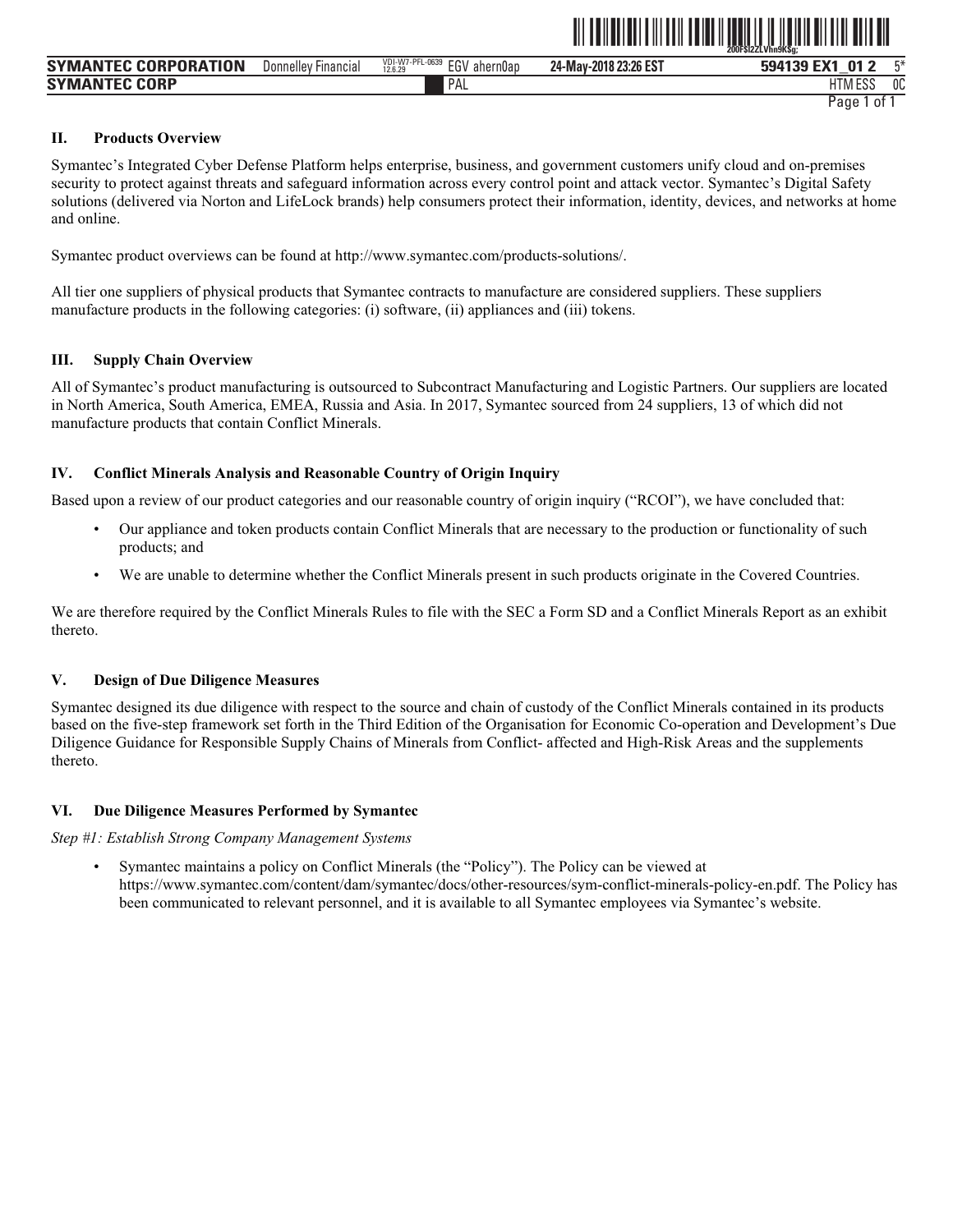|                             |                     |                                            |                       | ŽOOFŠIŽŽLVaŽ55W6/      |
|-----------------------------|---------------------|--------------------------------------------|-----------------------|------------------------|
| <b>SYMANTEC CORPORATION</b> | Donnelley Financial | VDI-W7-PR3-1248 EGV<br>vanns0ap<br>12.6.30 | 24-May-2018 22:15 EST | ግ*<br>594139 EX1<br>01 |
| <b>SYMANTEC CORP</b>        |                     | PAL                                        |                       | HTM ESS<br>nn<br>บบ    |
|                             |                     |                                            |                       | Page<br>0t             |

ˆ200F\$l2ZLVgZ55W6/Š **200F\$l2ZLVgZ55W6/**

- Symantec's Conflict Minerals Team (the "Team") is responsible for Conflict Minerals due diligence, governance and reporting. The Team consists of representatives from Global Supply Chain Management, Finance, Legal and Corporate Responsibility, all of whom have experience and expertise with respect to the requirements of the Conflict Minerals Rules, and is supported by external consultants. Oversight of Symantec's Conflict Minerals due diligence, governance and reporting is exercised by the Company's Disclosure Committee and the Nominating and Governance Committee of the Board of Directors. The Team is supported by a member of Symantec's Senior Management Team.
- To make training regarding Conflict Minerals compliance available to suppliers, Symantec refers suppliers to the Responsible Minerals Initiative's ("RMI") website at www.responsiblemineralsinitiative.org/training-and-resources, which contains Conflict Minerals training materials and resources for suppliers.
- Symantec's Policy has been made available to existing suppliers, and Symantec makes the Policy available to new suppliers as part of the new supplier onboarding process. In addition, Symantec will incorporate a provision requiring compliance with the Conflict Minerals Rules and the Policy into (i) new supplier agreements and (ii) existing supplier agreements when such agreements are negotiated for renewal.
- Pursuant to the Policy, concerned parties may contact Symantec regarding complaints related to Conflict Minerals compliance by contacting Symantec's Ethics Line online at SymantecEthicsLine.EthicsPoint.com, via telephone by choosing a number from https://secure.ethicspoint.com/domain/media/en/gui/28771/phone.html or by sending an e-mail to the Office of Ethics and Compliance at ethicsandcompliance@symantec.com. Suppliers may also contact their supply chain representative in their region.
- All documentation and records, including all material communications with suppliers, are retained electronically for a period of five (5) years.

#### *Step #2: Identify and Assess Risk in the Supply Chain*

- Symantec maintains a Conflict Minerals Compliance Program (the "Program") that outlines the process for supplier due diligence and engagement.
- The Program includes the identification of the suppliers that provide inputs to Symantec's products that may contain Conflict Minerals. This analysis is performed on an annual basis, as well as through the ongoing supplier approval and onboarding process, with data pulled from the global supplier database.
- The Corporate Responsibility Team works with Global Supply Chain Management, Legal and Finance to determine the enterprise reporting entity for compliance purposes. This includes the determination of whether any of Symantec's subsidiaries, joint ventures, or acquired companies are in-scope or out-of-scope for the respective reporting year pursuant to the Conflict Minerals Rules.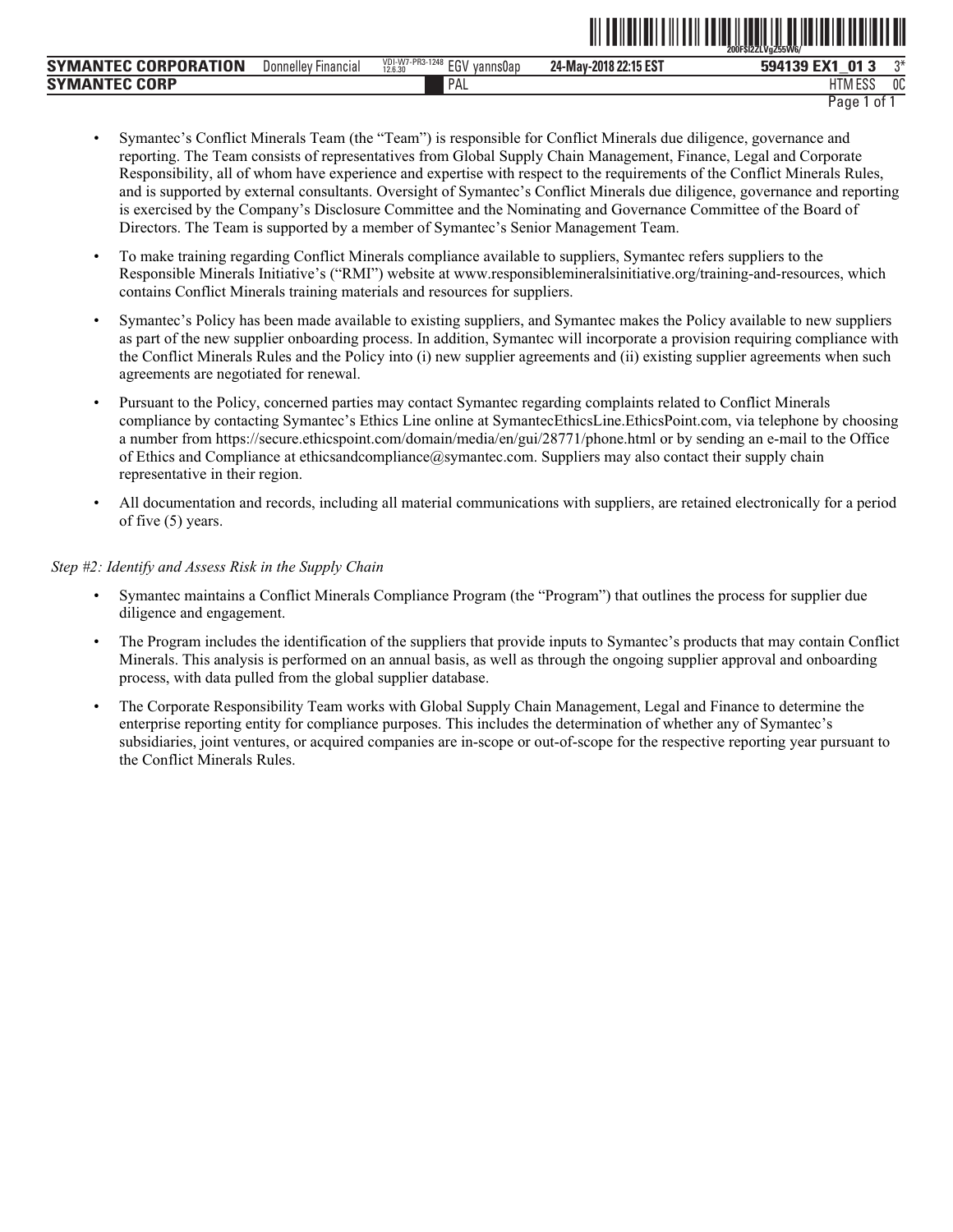|                      |                        |                                                 |                       | <b>LUUI JILLEVIIIIUI IUUL</b> |    |
|----------------------|------------------------|-------------------------------------------------|-----------------------|-------------------------------|----|
| SYMANTEC CORPORATION | Donnellev<br>Financial | VDI-W7-PFL-0639<br>EGV<br>' ahern0ap<br>12.6.29 | 24-May-2018 23:26 EST | 594139 EX1<br>ัก1             | ግ* |
| <b>SYMANTEC CORP</b> |                        | PAL                                             |                       | HTM ESS                       | 0C |
|                      |                        |                                                 |                       | Paqe<br>0t                    |    |

• For out-of-scope entities, if the entity supplies Symantec in-scope entities with products Symantec contracts to manufacture, then the entity is considered a supplier and is surveyed as part of the RCOI process.

**∂11 F\$l0BHQ6ZLVHNGHQf{LQ6ZLV}** 

- The RMI's Conflict Minerals Reporting Template (the "Survey") is emailed annually by the Global Supply Chain Team to all in-scope suppliers along with an introductory email.
- On an annual basis, any new subsidiaries and joint ventures are evaluated for inclusion as an in-scope entity for the purposes of compliance with the Conflict Minerals Rules.
- For acquisitions, due diligence is conducted to determine whether the newly acquired organization is subject to the Conflict Minerals Rules.

#### *Step #3: Design and Implement a Strategy to Respond to Identified Risks*

- Symantec has designed a Due Diligence Decision Tree that sets forth steps to be taken to mitigate risk based on a supplier's Survey responses. Suppliers are ranked for risk, ranging from Low to High, based upon red flags and issues raised by suppliers' Survey responses (the "Risk Levels").
- All suppliers regardless of Risk Level in 2017 were contacted via email with follow-up questions, comments and/or requests.

#### *Step #4: Carry Out Independent Third-Party Audit of Supply Chain Due Diligence at Identified Points in the Supply Chain*

• As a downstream actor in the supply chain, we do not have a direct relationship with the smelters and refiners that process the Conflict Minerals that are present in our products, and for this reason we rely on the RMI to conduct third-party audits of smelters and refiners.

#### *Step #5: Report on Supply Chain Due Diligence*

• As required by the Conflict Minerals Rules, we have filed a Form SD and a Conflict Minerals Report as an exhibit thereto for the 2017 reporting year. The Form SD and Conflict Minerals Report are also available on our website at https://www.symantec.com/about/corporate-responsibility/the-world/supply-chain-responsibility.

#### **VII. Supplier Survey Responses and Smelter and Refiner Information**

The supplier Survey results were as follows:

- 91% of in-scope suppliers responded using the Survey.
- 100% of suppliers who responded provide products that contain Conflict Minerals.
- 80% of suppliers who responded source from the Covered Countries.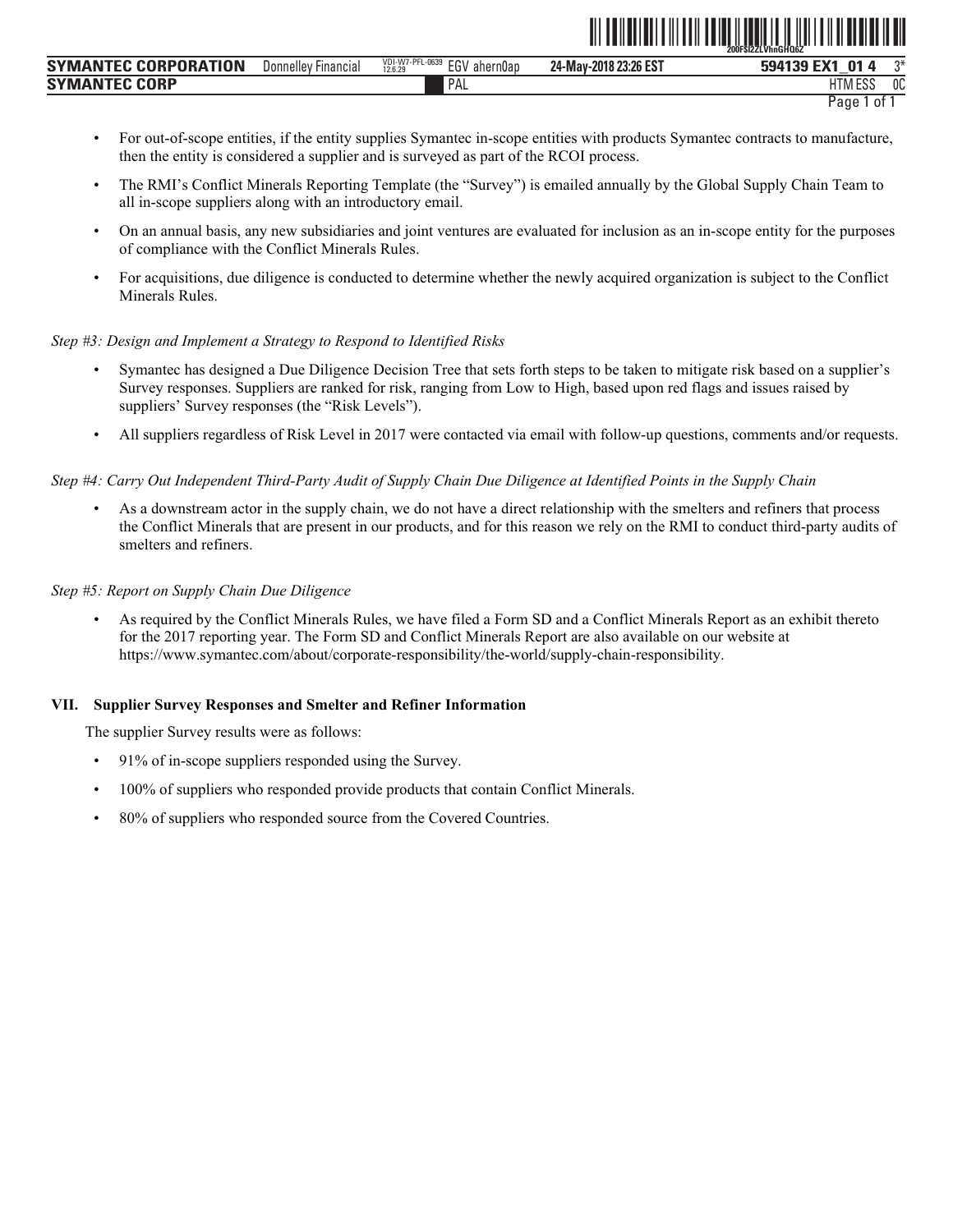|                             |                            |                                               |                       | ZUUFSIZZLVNNIVISAGS        |
|-----------------------------|----------------------------|-----------------------------------------------|-----------------------|----------------------------|
| <b>SYMANTEC CORPORATION</b> | <b>Donnelley Financial</b> | VDI-W7-PFL-0639<br>EGV<br>ahern0ap<br>12.6.29 | 24-May-2018 23:26 EST | ົດ⋇<br>EY1<br>01<br>594139 |
| <b>SYMANTEC CORP</b>        |                            | PAL                                           |                       | 0C<br><b>HTM ESS</b>       |
|                             |                            |                                               |                       | Page<br>0t                 |

• 90% of in-scope suppliers who responded have a Conflict Minerals policy in place, and 70% of such in-scope suppliers have made their policy available to the public.

ˆ200F\$l2ZLVhnM\$dgsŠ **200F\$l2ZLVhnM\$dgs**

- 90% of in-scope suppliers who responded require their direct suppliers to be DRC conflict-free (as defined in the Survey) and require direct suppliers to source the 3TG from smelters whose due diligence practices have been validated by an independent third-party audit program.
- 90% of in-scope suppliers who responded have implemented due diligence measures for conflict-free sourcing.
- 100% of in-scope suppliers who responded collect conflict minerals due diligence information from their suppliers that is in conformance with the IPC-1755 Conflict Minerals Data Exchange Standard (e.g., the RMI Conflict Minerals Reporting Template).
- 60% of in-scope suppliers who responded only require their direct suppliers to source the 3TG from smelters whose due diligence practices have been validated by an independent third party audit program.
- 90% of in-scope suppliers who responded review due diligence information received from their suppliers against their company's expectations.
- 80% of in-scope suppliers who responded have a review process in place that includes corrective action management.
- 10% of in-scope suppliers who responded are subject to the Conflict Minerals Rules.

In addition, Addendum A to this Conflict Minerals Report contains a list of those smelters reported by our suppliers that appear on the RMI's Standard Smelter List.

#### **VIII. Steps to Mitigate Risk**

Symantec intends to take the following steps to mitigate the risk that its necessary Conflict Minerals benefit armed groups:

- Follow up with non-responsive suppliers;
- Continue to engage with suppliers to obtain complete Surveys;
- Support the development of supplier capabilities to perform Conflict Minerals-related due diligence by means of the implementation of risk mitigation measures, as appropriate; and
- provide ongoing training regarding emerging best practices and other relevant topics to personnel responsible for Conflict Minerals compliance.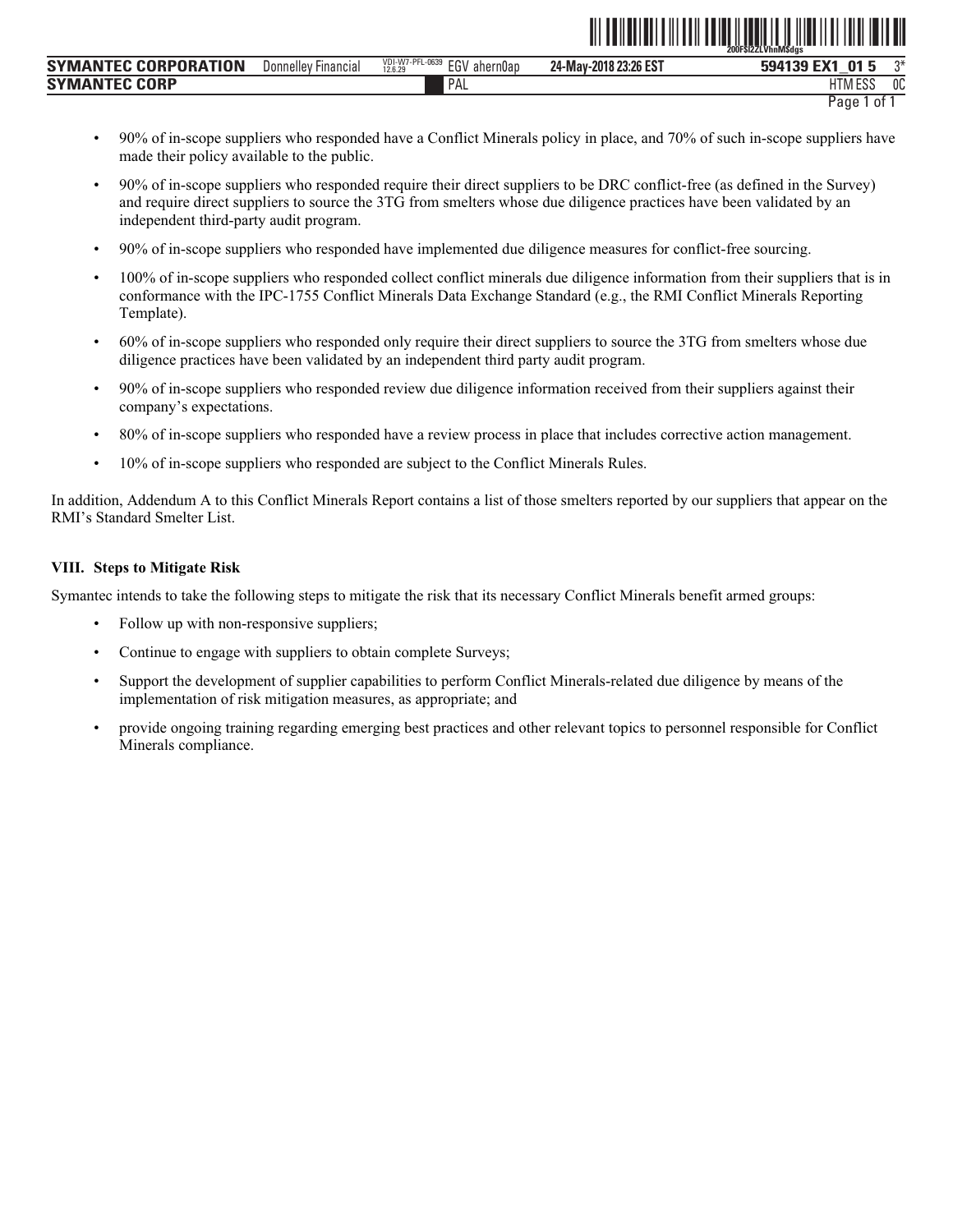|                             |                     |                                               | 200FSI2ZLVgaVhp6h     |                     |      |
|-----------------------------|---------------------|-----------------------------------------------|-----------------------|---------------------|------|
| <b>SYMANTEC CORPORATION</b> | Donnelley Financial | VDI-W7-PR3-1248<br>EG\<br>vannsUap<br>12.6.30 | 24-May-2018 22:16 EST | <b>n1</b><br>594139 | $n+$ |
| <b>SYMANTEC CORP</b>        |                     | PAL                                           |                       | 1.500<br>ШT<br>LO.  | 0C   |

ˆ200F\$l2ZLVgaVhp6hŠ **200F\$l2ZLVgaVhp6h**

# FORWARD LOOKING STATEMENTS

Statements relating to due diligence improvements and certain other statements herein are forward-looking in nature and are based on Symantec's management's current expectations or beliefs. These forward-looking statements are not a guarantee of performance and are subject to a number of uncertainties and other factors that may be outside of Symantec's control and that could cause actual events to differ materially from those expressed or implied by the statements made herein.

# DOCUMENTS INCORPORATED BY REFERENCE

Unless otherwise stated herein, any documents, third-party materials or references to websites (including Symantec's) are not incorporated by reference in, or considered to be a part of, this Conflict Minerals Report, unless expressly incorporated by reference herein.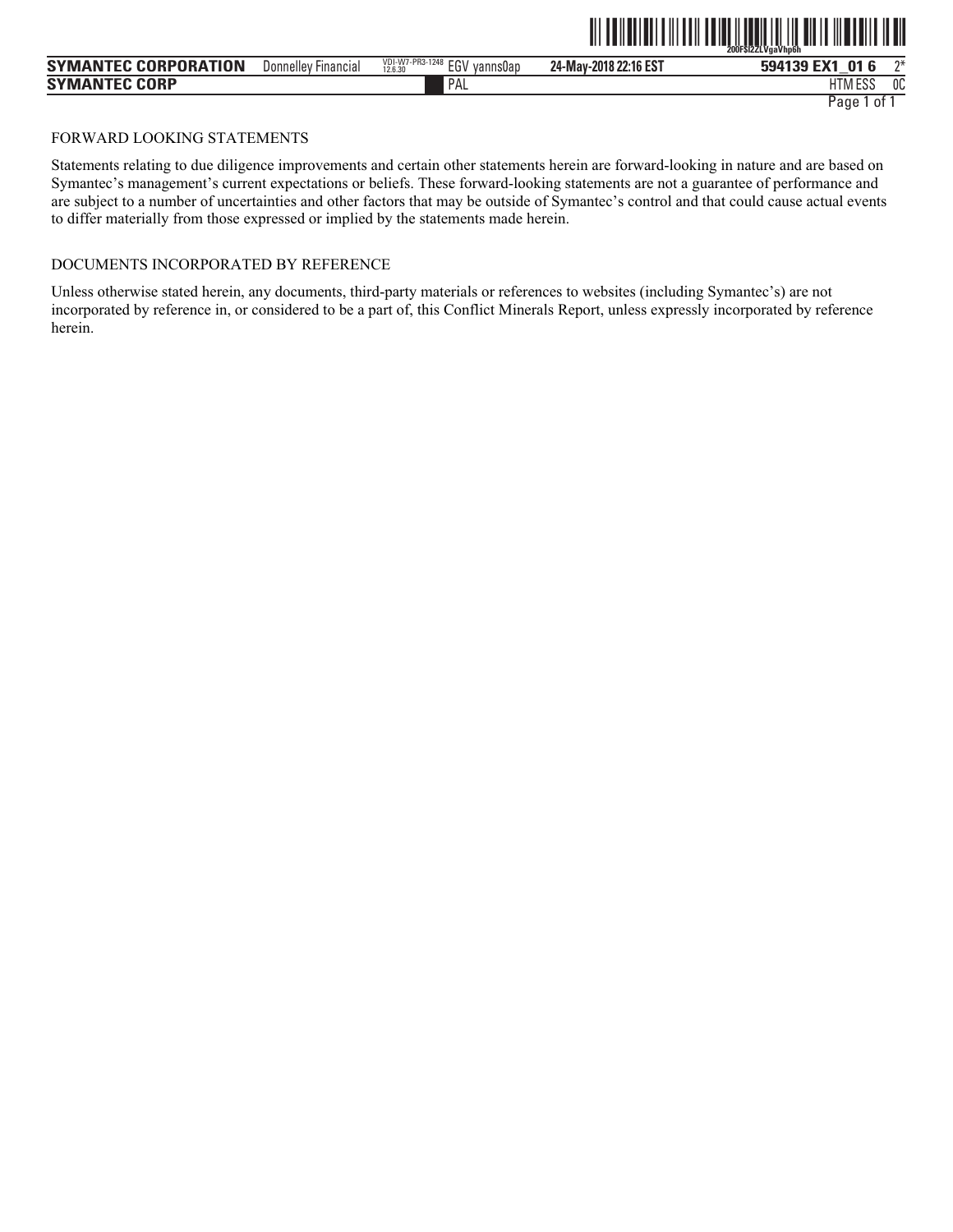|                                                    |                                         |                                                                                          |                       | - 200FŠÍ2ZLVhnRrmaĎ |                         |    |
|----------------------------------------------------|-----------------------------------------|------------------------------------------------------------------------------------------|-----------------------|---------------------|-------------------------|----|
| <b>TION</b><br><b>SYMA</b><br>∵enr⊾<br>PORAT.<br>w | $\sim$<br>Donnellev<br><b>Financial</b> | <b>VDI</b><br>I-W7-PFL-0639<br><b>FAI</b><br>ahern0an<br>vυ<br>$-15M$<br>12.6.29<br>∶ ب∟ | 24-May-2018 23:26 EST | 50/1130<br>IJJ      | <b>DA</b><br><b>FMA</b> | ባች |
| <b>CORP</b><br><b>SYMA</b><br>٩N                   |                                         | PAL                                                                                      |                       | g0525050835856      | 1.500<br>$-1$<br>ᆫᇦ     | 0C |

**TILLEDEN SILVED I 200F ILLEDEN I 200F I 200F I 200F I 200F I 200F I 200F I 200F I 200F I 200F I 200F I 200F I** 

## Addendum A

With the exception of one supplier, the smelter information below was reported by Symantec suppliers using the Conflict Minerals Reporting Template, Revision 5.10.

Data collection was completed between February 2018 and April 2018.

For more detail and the most current status of each smelter, please visit the Responsible Minerals Assurance Process ("RMAP") website at www.responsiblemineralsinitiative.org.

| Eligibility   | <b>Explanation</b>                                                                                                    |
|---------------|-----------------------------------------------------------------------------------------------------------------------|
| Alleged       | Unknown if entity is a smelter or refiner; more research is needed; not included in the RMI Standard Smelter List     |
| Eligible      | Meets the definition of a smelter or refiner; included in the RMI Standard Smelter List                               |
| Group Company | Does not meet the definition of a smelter or refiner but entities that are part of the company group may meet such    |
|               | definition                                                                                                            |
| Not Eligible  | Does not meet the definition of a smelter or refiner or is otherwise ineligible for the RMAP; not included in the RMI |
|               | <b>Standard Smelter List</b>                                                                                          |
| Not Valid CID | Smelter number not valid                                                                                              |

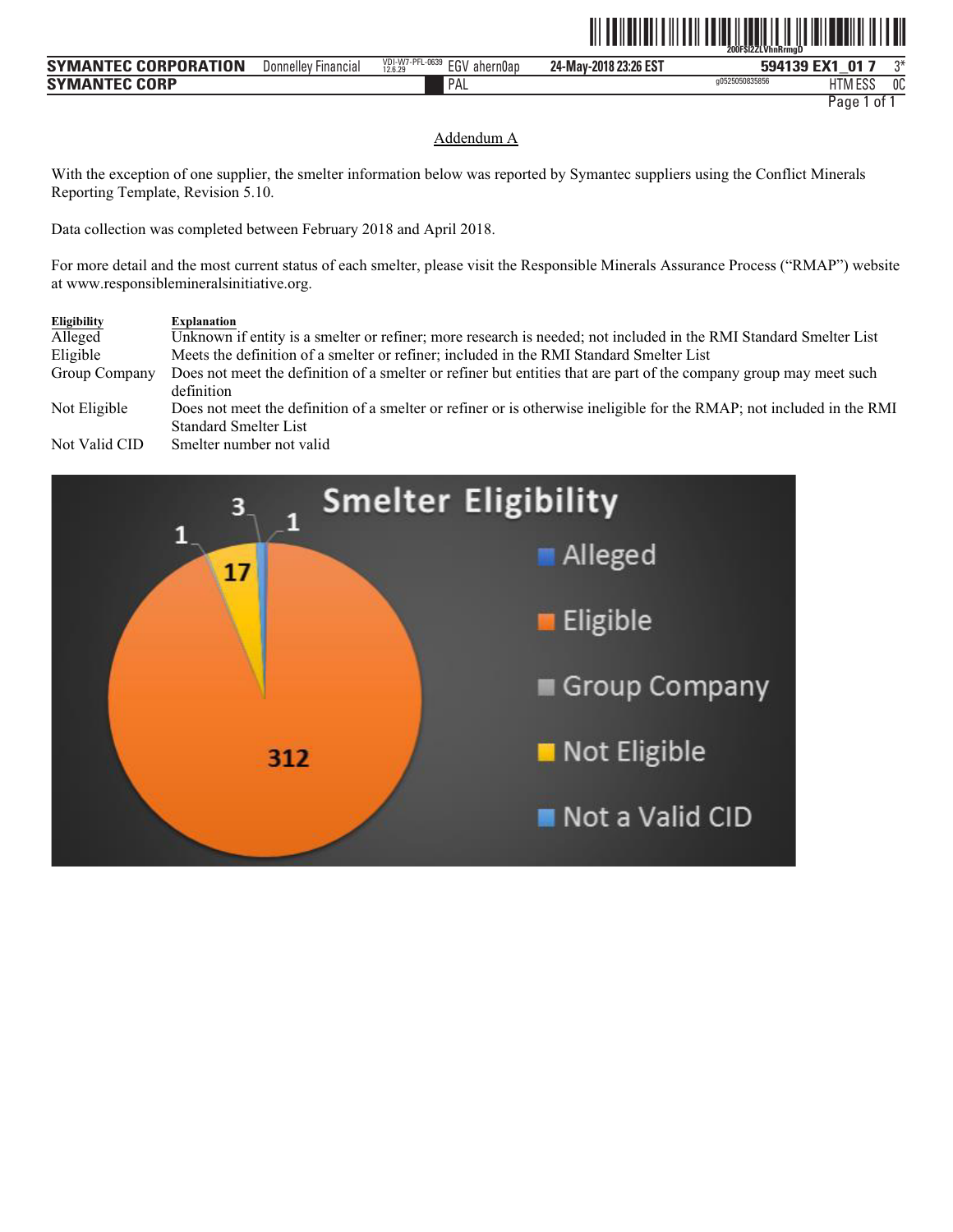|                      |                            |                                 |                       | <b>TILLET</b><br>200FŠI2ZLVgzNs6g; | <b>TILLET</b><br>ITTIIII TIITTII |    |
|----------------------|----------------------------|---------------------------------|-----------------------|------------------------------------|----------------------------------|----|
| SYMANTEC CORPORATION | <b>Donnelley Financial</b> | VDI-W7-PR3-0092 EGV<br>airas0ap | 24-May-2018 22:33 EST |                                    | 594139 EX1 018                   | ግ* |
| <b>SYMANTEC CORP</b> |                            | <b>PAL</b>                      |                       | g0525050836464                     | HTM ESS                          | 0C |

| <b>Smelter Status</b><br>Active<br>Conformant<br>In.<br>Communication | Engaged in the RMAP but not yet conformant<br>Audited and found conformant with the relevant RMAP protocol<br>Not yet active but in communication with the RMAP and/or a RMI member company |
|-----------------------------------------------------------------------|---------------------------------------------------------------------------------------------------------------------------------------------------------------------------------------------|
| Not Applicable                                                        | Not eligible for the RMAP                                                                                                                                                                   |
| Outreach<br>required                                                  | Outreach needed by RMI member companies to contact entity and encourage its participation in a RMAP audit                                                                                   |
| Communication<br>Suspended-Not                                        | Facility has strongly communicated a lack of interest in participation in the RMAP                                                                                                          |
| Interested                                                            |                                                                                                                                                                                             |
| Due Diligence<br><b>Vetting Process</b>                               | Facility does not meet the RMI's requirements for participation according to the due diligence vetting process                                                                              |
| Non-Conformant<br>Not Valid CID                                       | Audited but found not conformant with the relevant RMAP protocol<br>Smelter number not valid                                                                                                |

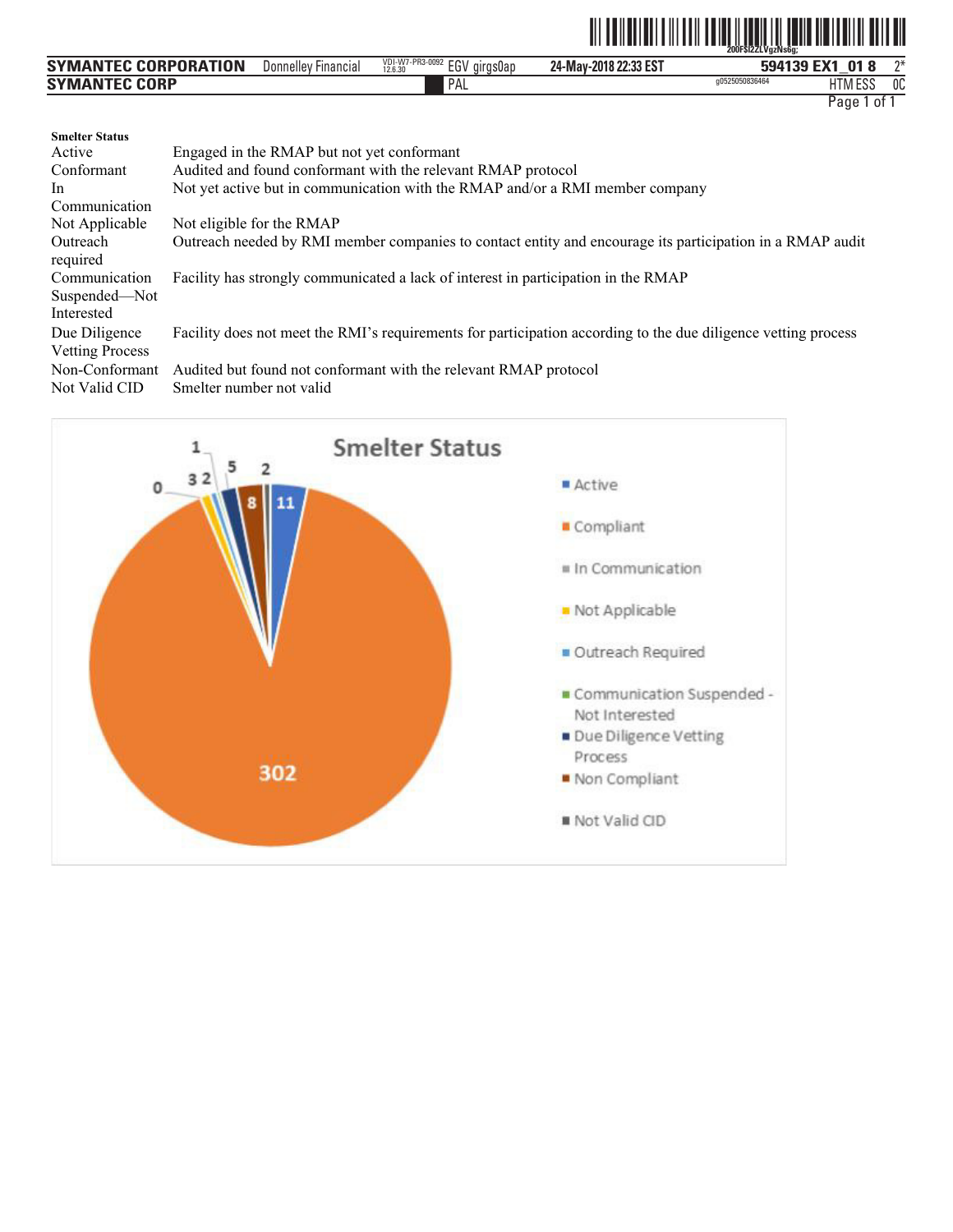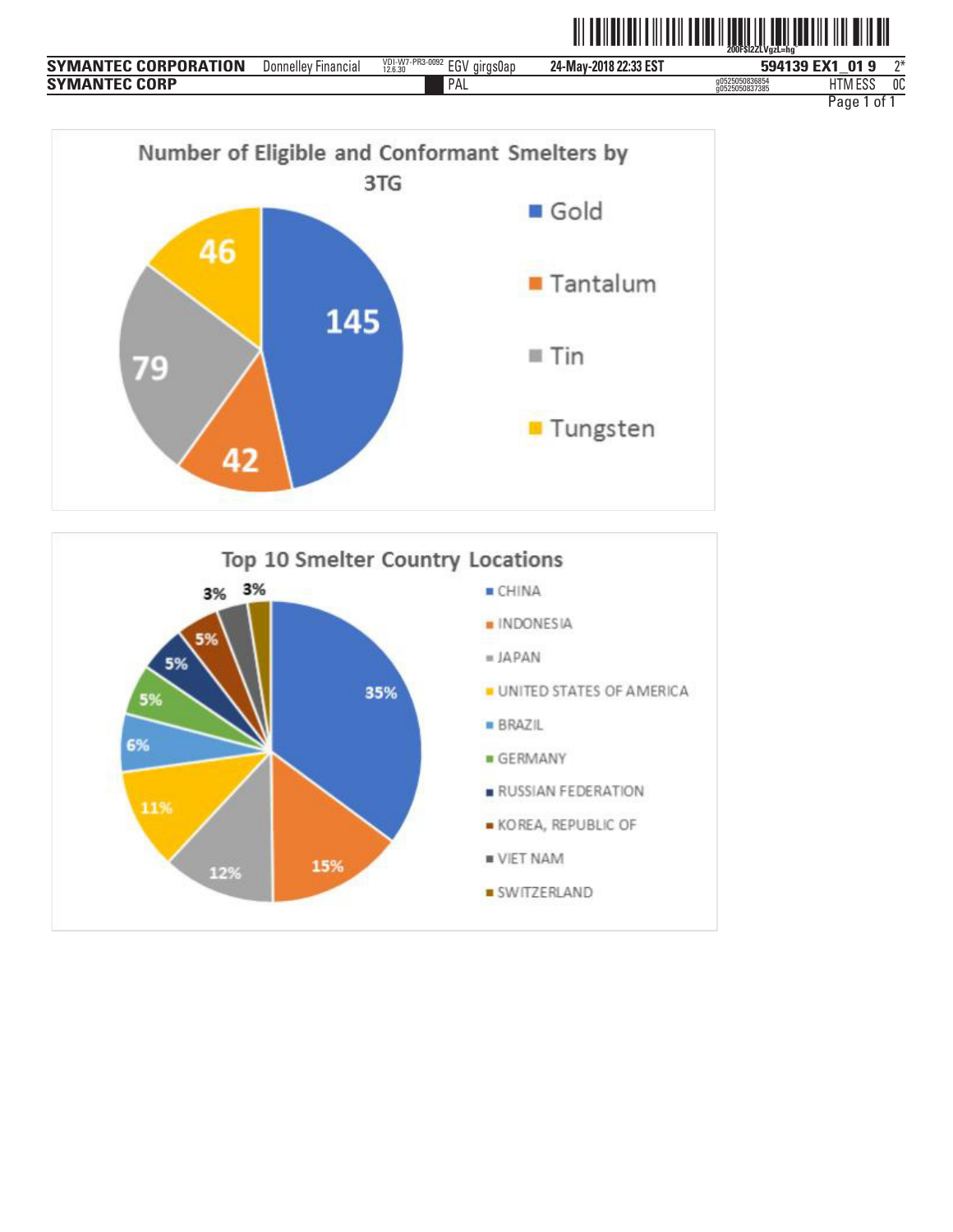|                      |                     |                                         |                       | $\mathbb{I}$<br><u> All do Ilol do Fall de la completa de John Fell de Ilol de</u><br>200F\$I2ZLVgzGIZge |
|----------------------|---------------------|-----------------------------------------|-----------------------|----------------------------------------------------------------------------------------------------------|
| SYMANTEC CORPORATION | Donnelley Financial | VDI-W7-PR3-0092 EGV girgs0ap<br>12.6.30 | 24-May-2018 22:33 EST | ግ*<br>594139 EX1<br>01 10                                                                                |
| SYMANTEC CORP        |                     | PAL                                     |                       | 0C<br><b>HTM ESS</b>                                                                                     |
|                      |                     |                                         |                       | Page 1<br>0t                                                                                             |

# **Smelter List-GOLD**

| <b>Smelter ID</b> | <b>Smelter Name</b>                                                | <b>Smelter Country</b>    |
|-------------------|--------------------------------------------------------------------|---------------------------|
| CID000015         | <b>Advanced Chemical Company</b>                                   | UNITED STATES OF AMERICA  |
| CID000019         | Aida Chemical Industries Co., Ltd.                                 | <b>JAPAN</b>              |
| CID000035         | Allgemeine Gold-und Silberscheideanstalt A.G.                      | <b>GERMANY</b>            |
| CID000041         | Almalyk Mining and Metallurgical Complex (AMMC)                    | <b>UZBEKISTAN</b>         |
| CID000058         | AngloGold Ashanti Corrego do Sitio Mineracao                       | <b>BRAZIL</b>             |
| CID000077         | Argor-Heraeus S.A.                                                 | <b>SWITZERLAND</b>        |
| CID000082         | Asahi Pretec Corp.                                                 | <b>JAPAN</b>              |
| CID000090         | Asaka Riken Co., Ltd.                                              | <b>JAPAN</b>              |
| CID000103         | Atasay Kuyumculuk Sanayi Ve Ticaret A.S.                           | <b>TURKEY</b>             |
| CID000113         | Aurubis AG                                                         | <b>GERMANY</b>            |
| CID000128         | Bangko Sentral ng Pilipinas (Central Bank of the                   | <b>PHILIPPINES</b>        |
|                   | Philippines)                                                       |                           |
| CID000157         | <b>Boliden AB</b>                                                  | <b>SWEDEN</b>             |
| CID000176         | C. Hafner GmbH + Co. KG                                            | <b>GERMANY</b>            |
| CID000180         | Caridad                                                            | <b>MEXICO</b>             |
| CID000185         | CCR Refinery-Glencore Canada Corporation                           | <b>CANADA</b>             |
| CID000189         | Cendres + Metaux S.A.                                              | <b>SWITZERLAND</b>        |
| CID000197         | Yunnan Copper Industry Co., Ltd.                                   | <b>CHINA</b>              |
| CID000233         | Chimet S.p.A.                                                      | <b>ITALY</b>              |
| CID000264         | Chugai Mining                                                      | <b>JAPAN</b>              |
| CID000328         | Daejin Indus Co., Ltd.                                             | KOREA, REPUBLIC OF        |
| CID000343         | Daye Non-Ferrous Metals Mining Ltd.                                | <b>CHINA</b>              |
| CID000359         | DSC (Do Sung Corporation)                                          | KOREA, REPUBLIC OF        |
| CID000362         | DODUCO Contacts and Refining GmbH                                  | <b>GERMANY</b>            |
| CID000401         | Dowa                                                               | <b>JAPAN</b>              |
| CID000425         | Eco-System Recycling Co., Ltd.                                     | <b>JAPAN</b>              |
| CID000493         | <b>OJSC Novosibirsk Refinery</b>                                   | <b>RUSSIAN FEDERATION</b> |
| CID000522         | Refinery of Seemine Gold Co., Ltd.                                 | <b>CHINA</b>              |
| CID000651         | Guoda Safina High-Tech Environmental Refinery Co., Ltd.            | <b>CHINA</b>              |
|                   |                                                                    |                           |
| CID000671         | Hangzhou Fuchunjiang Smelting Co., Ltd.                            | <b>CHINA</b>              |
| CID000689         | HeeSung Metal Ltd.                                                 | KOREA, REPUBLIC OF        |
| CID000694         | Heimerle + Meule GmbH                                              | <b>GERMANY</b>            |
| CID000707         | Heraeus Metals Hong Kong Ltd.                                      | <b>CHINA</b>              |
| CID000711         | Heraeus Precious Metals GmbH & Co. KG                              | <b>GERMANY</b>            |
| CID000767         | Hunan Chenzhou Mining Co., Ltd.                                    | <b>CHINA</b>              |
| CID000778         | HwaSeong CJ CO., LTD.                                              | KOREA, REPUBLIC OF        |
| CID000801         | Inner Mongolia Qiankun Gold and Silver Refinery Share<br>Co., Ltd. | <b>CHINA</b>              |
|                   | CID000807 Ishifuku Metal Industry Co., Ltd.                        | <b>JAPAN</b>              |
| CID000814         | Istanbul Gold Refinery                                             | <b>TURKEY</b>             |
| CID000823         | Japan Mint                                                         | <b>JAPAN</b>              |
| CID000855         | Jiangxi Copper Co., Ltd.                                           | <b>CHINA</b>              |
| CID000920         | Asahi Refining USA Inc.                                            | UNITED STATES OF AMERICA  |
|                   | Asahi Refining Canada Ltd.                                         | <b>CANADA</b>             |
| CID000924         | JSC Ekaterinburg Non-Ferrous Metal Processing Plant                |                           |
| CID000927         |                                                                    | <b>RUSSIAN FEDERATION</b> |
| CID000929         | <b>JSC</b> Uralelectromed                                          | <b>RUSSIAN FEDERATION</b> |
| CID000937         | JX Nippon Mining & Metals Co., Ltd.                                | <b>JAPAN</b>              |
| CID000956         | Kazakhmys Smelting LLC                                             | <b>KAZAKHSTAN</b>         |
| CID000957         | Kazzinc                                                            | <b>KAZAKHSTAN</b>         |
| CID000969         | Kennecott Utah Copper LLC                                          | UNITED STATES OF AMERICA  |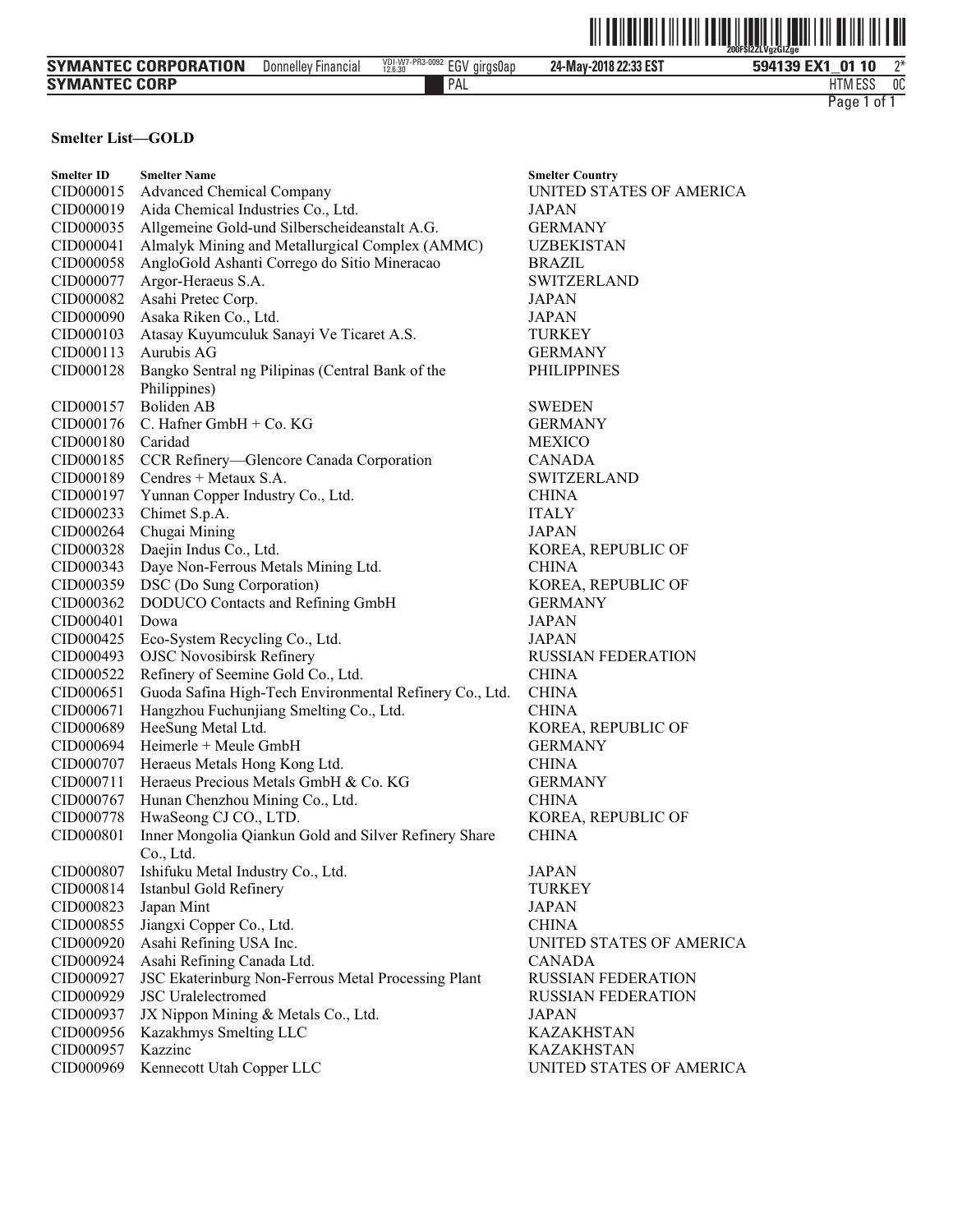|                                |                               |                                               |                       | LUUL ƏILLE VULJLƏUU          |              |
|--------------------------------|-------------------------------|-----------------------------------------------|-----------------------|------------------------------|--------------|
| <b>SYMANTEC CORPORATION</b>    | Donnellev<br><b>Financial</b> | VDI-W7-PR3-0092<br>EGV<br>girasuap<br>12.6.30 | 24-May-2018 22:33 EST | <b>FV4</b><br>0111<br>594139 | ግ*           |
| <b>CORP</b><br><b>SYMANTEC</b> |                               | PAL                                           |                       | 1 FOO<br>HTM ESS             | $\sim$<br>UU |

ˆ200F\$l2ZLVgz5z\$6uŠ **200F\$l2ZLVgz5z\$6u**

| CID000981 | Kojima Chemicals Co., Ltd.                              | JAPAN          |
|-----------|---------------------------------------------------------|----------------|
| CID001029 | Kyrgyzaltyn JSC                                         | <b>KYRGYZ</b>  |
| CID001032 | L'azurde Company For Jewelry                            | <b>SAUDIA</b>  |
| CID001056 | Lingbao Gold Co., Ltd.                                  | <b>CHINA</b>   |
| CID001058 | Lingbao Jinyuan Tonghui Refinery Co., Ltd.              | <b>CHINA</b>   |
| CID001078 | LS-NIKKO Copper Inc.                                    | KOREA,         |
| CID001093 | Luoyang Zijin Yinhui Gold Refinery Co., Ltd.            | <b>CHINA</b>   |
| CID001113 | Materion                                                | UNITED         |
| CID001119 | Matsuda Sangyo Co., Ltd.                                | JAPAN          |
| CID001147 | Metalor Technologies (Suzhou) Ltd.                      | CHINA          |
| CID001149 | Metalor Technologies (Hong Kong) Ltd.                   | <b>CHINA</b>   |
| CID001152 | Metalor Technologies (Singapore) Pte., Ltd.             | <b>SINGAPO</b> |
| CID001153 | Metalor Technologies S.A.                               | <b>SWITZEF</b> |
| CID001157 | Metalor USA Refining Corporation                        | UNITED         |
| CID001161 | Metalurgica Met-Mex Penoles S.A. De C.V.                | <b>MEXICO</b>  |
| CID001188 | Mitsubishi Materials Corporation                        | JAPAN          |
| CID001193 | Mitsui Mining and Smelting Co., Ltd.                    | JAPAN          |
| CID001204 | Moscow Special Alloys Processing Plant                  | <b>RUSSIAN</b> |
| CID001220 | Nadir Metal Rafineri San. Ve Tic. A.S.                  | <b>TURKEY</b>  |
| CID001236 | Navoi Mining and Metallurgical Combinat                 | <b>UZBEKIS</b> |
| CID001259 | Nihon Material Co., Ltd.                                | JAPAN          |
| CID001322 | Elemetal Refining, LLC                                  | UNITED         |
| CID001325 | Ohura Precious Metal Industry Co., Ltd.                 | JAPAN          |
| CID001326 | OJSC "The Gulidov Krasnoyarsk Non-Ferrous Metals        | <b>RUSSIAN</b> |
|           | Plant" Krastsvetmet                                     |                |
| CID001352 | PAMP S.A.                                               | <b>SWITZEF</b> |
| CID001362 | Penglai Penggang Gold Industry Co., Ltd.                | <b>CHINA</b>   |
| CID001386 | Prioksky Plant of Non-Ferrous Metals                    | <b>RUSSIAN</b> |
| CID001397 | PT Aneka Tambang (Persero) Tbk                          | <b>INDONES</b> |
| CID001498 | PX Precinox S.A.                                        | <b>SWITZEF</b> |
| CID001512 | Rand Refinery (Pty) Ltd.                                | SOUTH A        |
| CID001534 | Royal Canadian Mint                                     | <b>CANADA</b>  |
| CID001546 | Sabin Metal Corp.                                       | UNITED         |
| CID001555 | <b>Samduck Precious Metals</b>                          | KOREA,         |
| CID001562 | Samwon Metals Corp.                                     | KOREA,         |
| CID001573 | Schone Edelmetaal B.V.                                  | <b>NETHER</b>  |
| CID001585 | SEMPSA Joyeria Plateria S.A.                            | <b>SPAIN</b>   |
| CID001619 | Shandong Tiancheng Biological Gold Industrial Co., Ltd. | <b>CHINA</b>   |
| CID001622 | Shandong Zhaojin Gold & Silver Refinery Co., Ltd.       | CHINA          |
| CID001736 | Sichuan Tianze Precious Metals Co., Ltd.                | <b>CHINA</b>   |
| CID001756 | SOE Shyolkovsky Factory of Secondary Precious Metals    | <b>RUSSIAN</b> |
| CID001761 | Solar Applied Materials Technology Corp.                | <b>TAIWAN</b>  |
| CID001798 | Sumitomo Metal Mining Co., Ltd.                         | <b>JAPAN</b>   |
| CID001875 | Tanaka Kikinzoku Kogyo K.K.                             | <b>JAPAN</b>   |
| CID001909 | Great Wall Precious Metals Co., Ltd. of CBPM            | <b>CHINA</b>   |
| CID001916 | The Refinery of Shandong Gold Mining Co., Ltd.          | <b>CHINA</b>   |
| CID001938 | Tokuriki Honten Co., Ltd.                               | <b>JAPAN</b>   |
| CID001947 | Tongling Nonferrous Metals Group Co., Ltd.              | <b>CHINA</b>   |
| CID001955 | Torecom                                                 | KOREA,         |
|           |                                                         |                |

CID001977 Umicore Brasil Ltda. BRAZIL

KYRGYZSTAN SAUDI ARABIA KOREA, REPUBLIC OF UNITED STATES OF AMERICA<br>JAPAN SINGAPORE SWITZERLAND UNITED STATES OF AMERICA RUSSIAN FEDERATION UZBEKISTAN UNITED STATES OF AMERICA RUSSIAN FEDERATION SWITZERLAND RUSSIAN FEDERATION INDONESIA SWITZERLAND SOUTH AFRICA CANADA UNITED STATES OF AMERICA KOREA, REPUBLIC OF KOREA, REPUBLIC OF NETHERLANDS ls RUSSIAN FEDERATION TAIWAN, PROVINCE OF CHINA KOREA, REPUBLIC OF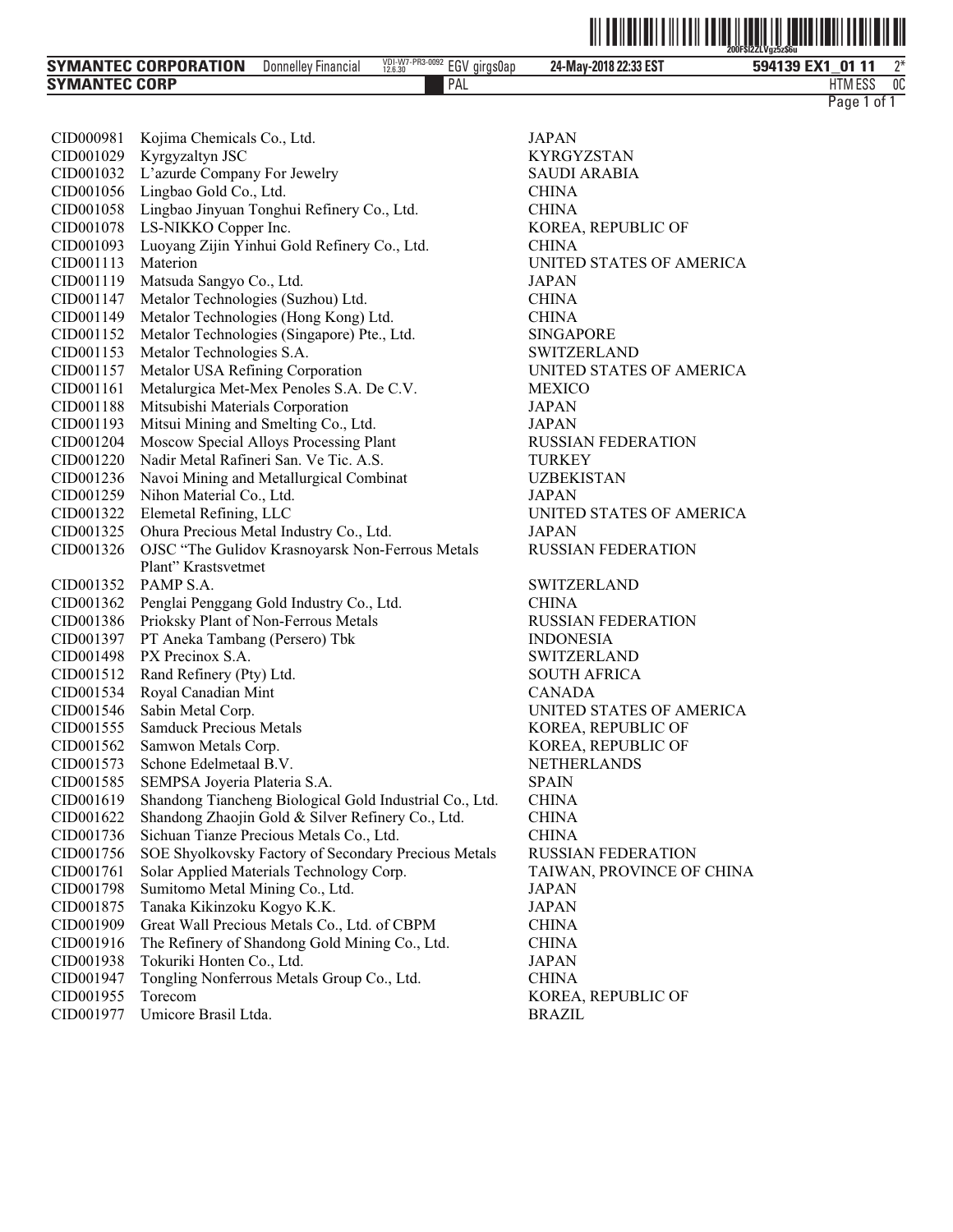| <b>SYMANTEC CORPORATION</b> | Donnelley Financial | VDI-W7-PR3-0092<br>12.6.30<br><b>FOU</b><br><i>ciras0ap</i><br>cu' | 24-May-2018 22:33 EST | $n*$<br>594139 EX1<br>0112 |
|-----------------------------|---------------------|--------------------------------------------------------------------|-----------------------|----------------------------|
| <b>SYMANTEC CORP</b>        |                     | PAL                                                                |                       | 0C<br><b>HTMESS</b>        |
|                             |                     |                                                                    |                       | Page<br>0t                 |

| CID001980 | Umicore S.A. Business Unit Precious Metals Refining                     | <b>BELGIUN</b> |
|-----------|-------------------------------------------------------------------------|----------------|
| CID001993 | United Precious Metal Refining, Inc.                                    | UNITED         |
| CID002003 | Valcambi S.A.                                                           | <b>SWITZEF</b> |
| CID002030 | Western Australian Mint (T/a The Perth Mint)                            | <b>AUSTRA</b>  |
| CID002100 | Yamakin Co., Ltd.                                                       | JAPAN          |
| CID002129 | Yokohama Metal Co., Ltd.                                                | JAPAN          |
| CID002224 | Zhongyuan Gold Smelter of Zhongjin Gold Corporation                     | <b>CHINA</b>   |
| CID002243 | Gold Refinery of Zijin Mining Group Co., Ltd.                           | CHINA          |
| CID002282 | Morris and Watson                                                       | <b>NEW ZEA</b> |
| CID002290 | SAFINA A.S.                                                             | <b>CZECHR</b>  |
| CID002312 | Guangdong Jinding Gold Limited                                          | <b>CHINA</b>   |
| CID002314 | Umicore Precious Metals Thailand                                        | <b>THAILAN</b> |
| CID002459 | Geib Refining Corporation                                               | UNITED         |
| CID002509 | MMTC-PAMP India Pvt., Ltd.                                              | <b>INDIA</b>   |
| CID002510 | Republic Metals Corporation                                             | <b>UNITED</b>  |
| CID002511 | KGHM Polska Miedz Spolka Akcyjna                                        | <b>POLAND</b>  |
| CID002515 | Fidelity Printers and Refiners Ltd.                                     | <b>ZIMBAB</b>  |
| CID002516 | Singway Technology Co., Ltd.                                            | <b>TAIWAN</b>  |
| CID002560 | Al Etihad Gold LLC                                                      | UNITED.        |
| CID002561 | <b>Emirates Gold DMCC</b>                                               | UNITED.        |
| CID002563 | Kaloti Precious Metals                                                  | <b>UNITED</b>  |
| CID002567 | Sudan Gold Refinery                                                     | SUDAN          |
| CID002580 | T.C.A S.p.A                                                             | ITALY          |
| CID002582 | Remondis Argentia B.V.                                                  | <b>NETHER</b>  |
| CID002587 | Tony Goetz NV                                                           | <b>BELGIUN</b> |
| CID002605 | Korea Zinc Co., Ltd.                                                    | KOREA,         |
| CID002606 | Marsam Metals                                                           | <b>BRAZIL</b>  |
| CID002615 | TOO Tau-Ken-Altyn                                                       | <b>KAZAKH</b>  |
| CID002708 | Abington Reldan Metals, LLC                                             | UNITED         |
| CID002761 | <b>SAAMP</b>                                                            | <b>FRANCE</b>  |
| CID002762 | L'Orfebre S.A.                                                          | <b>ANDORR</b>  |
| CID002765 | Italpreziosi                                                            | <b>ITALY</b>   |
| CID002778 | WIELAND Edelmetalle GmbH                                                | <b>GERMAN</b>  |
| CID002779 | Ogussa Osterreichische Gold- und Silber-Scheideanstalt                  | <b>AUSTRIA</b> |
|           | GmbH                                                                    |                |
| CID002850 | AU Traders and Refiners                                                 | <b>SOUTH A</b> |
| CID002852 | GCC Gujrat Gold Centre Pvt. Ltd.                                        | <b>INDIA</b>   |
| CID002853 | Sai Refinery                                                            | <b>INDIA</b>   |
| CID002854 | Universal Precious Metals Refining Zambia                               | ZAMBIA         |
| CID002857 | Modeltech Sdn Bhd                                                       | <b>MALAYS</b>  |
| CID002863 | <b>Bangalore Refinery</b>                                               | <b>INDIA</b>   |
| CID002865 | Kyshtym Copper-Electrolytic Plant ZAO                                   | <b>RUSSIAN</b> |
| CID002866 | Morris and Watson Gold Coast                                            | <b>AUSTRA</b>  |
| CID002867 | Degussa Sonne / Mond Goldhandel GmbH                                    | <b>GERMAN</b>  |
| CID002872 | Pease & Curren                                                          | UNITED         |
| CID002918 | SungEel HiMetal Co., Ltd.                                               | KOREA,         |
| CID002919 | Planta Recuperadora de Metales SpA                                      | CHILE          |
| CID002973 | Safimet S.p.A                                                           | <b>ITALY</b>   |
| CID003153 | State Research Institute Center for Physical Sciences and<br>Technology | <b>LITHUAN</b> |

BELGIUM UNITED STATES OF AMERICA SWITZERLAND CID002030 Western Australian Mint (T/a The Perth Mint) AUSTRALIA **NEW ZEALAND** CZECH REPUBLIC THAILAND UNITED STATES OF AMERICA UNITED STATES OF AMERICA ZIMBABWE TAIWAN, PROVINCE OF CHINA UNITED ARAB EMIRATES UNITED ARAB EMIRATES UNITED ARAB EMIRATES NETHERLANDS **BELGIUM** KOREA, REPUBLIC OF KAZAKHSTAN UNITED STATES OF AMERICA ANDORRA GERMANY AUSTRIA SOUTH AFRICA **MALAYSIA** RUSSIAN FEDERATION AUSTRALIA GERMANY UNITED STATES OF AMERICA KOREA, REPUBLIC OF LITHUANIA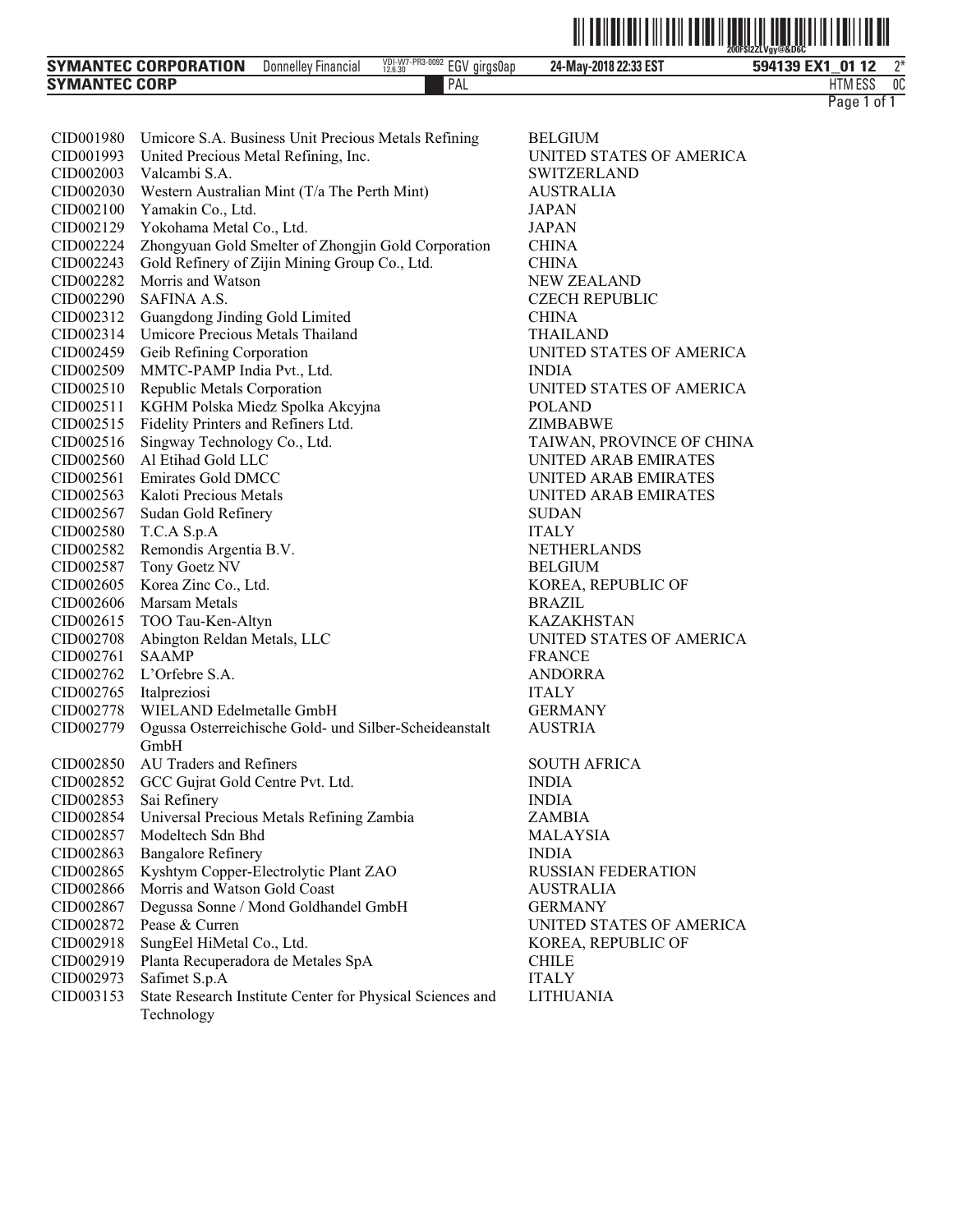|                             |                            |                                 | WIND                  | $\parallel$<br>$\parallel$<br><b>THULLER</b><br>200FSI2ZLVgypr#6 |
|-----------------------------|----------------------------|---------------------------------|-----------------------|------------------------------------------------------------------|
| <b>SYMANTEC CORPORATION</b> | <b>Donnelley Financial</b> | VDI-W7-PR3-0092 EGV<br>girgs0ap | 24-May-2018 22:33 EST | ገ*<br>594139 EX1<br>01 13                                        |
| <b>SYMANTEC CORP</b>        |                            | ' PAL                           |                       | 0C<br><b>HTM ESS</b>                                             |
|                             |                            |                                 |                       | . of ´<br>Page <sup>1</sup>                                      |

#### **Smelter List—TANTALUM**

| <b>Smelter Name</b>                            | <b>Smelter Co</b>                                                                                                                                                                                                                                                                                                                                                                                                  |
|------------------------------------------------|--------------------------------------------------------------------------------------------------------------------------------------------------------------------------------------------------------------------------------------------------------------------------------------------------------------------------------------------------------------------------------------------------------------------|
| Asaka Riken Co., Ltd.                          | <b>JAPAN</b>                                                                                                                                                                                                                                                                                                                                                                                                       |
| Changsha South Tantalum Niobium Co., Ltd.      | CHINA                                                                                                                                                                                                                                                                                                                                                                                                              |
| Guangdong Rising Rare Metals-EO Materials Ltd. | CHINA                                                                                                                                                                                                                                                                                                                                                                                                              |
| Duoluoshan                                     | CHINA                                                                                                                                                                                                                                                                                                                                                                                                              |
| Exotech Inc.                                   | UNITED                                                                                                                                                                                                                                                                                                                                                                                                             |
| Exotech Inc.                                   | UNITED                                                                                                                                                                                                                                                                                                                                                                                                             |
| F&X Electro-Materials Ltd.                     | CHINA                                                                                                                                                                                                                                                                                                                                                                                                              |
| Guangdong Zhiyuan New Material Co., Ltd.       | CHINA                                                                                                                                                                                                                                                                                                                                                                                                              |
| JiuJiang JinXin Nonferrous Metals Co., Ltd.    | <b>CHINA</b>                                                                                                                                                                                                                                                                                                                                                                                                       |
| Jiujiang Tanbre Co., Ltd.                      | CHINA                                                                                                                                                                                                                                                                                                                                                                                                              |
| LSM Brasil S.A.                                | <b>BRAZIL</b>                                                                                                                                                                                                                                                                                                                                                                                                      |
| Metallurgical Products India Pvt., Ltd.        | <b>INDIA</b>                                                                                                                                                                                                                                                                                                                                                                                                       |
| Mineracao Taboca S.A.                          | <b>BRAZIL</b>                                                                                                                                                                                                                                                                                                                                                                                                      |
| Mitsui Mining and Smelting Co., Ltd.           | JAPAN                                                                                                                                                                                                                                                                                                                                                                                                              |
| <b>NPM Silmet AS</b>                           | <b>ESTONI</b>                                                                                                                                                                                                                                                                                                                                                                                                      |
| Ningxia Orient Tantalum Industry Co., Ltd.     | <b>CHINA</b>                                                                                                                                                                                                                                                                                                                                                                                                       |
| QuantumClean                                   | <b>UNITED</b>                                                                                                                                                                                                                                                                                                                                                                                                      |
|                                                | <b>CHINA</b>                                                                                                                                                                                                                                                                                                                                                                                                       |
| Yanling Jincheng Tantalum & Niobium Co., Ltd.  |                                                                                                                                                                                                                                                                                                                                                                                                                    |
|                                                | <b>RUSSIA</b>                                                                                                                                                                                                                                                                                                                                                                                                      |
| Taki Chemical Co., Ltd.                        | <b>JAPAN</b>                                                                                                                                                                                                                                                                                                                                                                                                       |
| <b>Telex Metals</b>                            | <b>UNITED</b>                                                                                                                                                                                                                                                                                                                                                                                                      |
|                                                | <b>KAZAK</b>                                                                                                                                                                                                                                                                                                                                                                                                       |
|                                                | <b>CHINA</b>                                                                                                                                                                                                                                                                                                                                                                                                       |
|                                                | CHINA                                                                                                                                                                                                                                                                                                                                                                                                              |
| D Block Metals, LLC                            | <b>UNITED</b>                                                                                                                                                                                                                                                                                                                                                                                                      |
| FIR Metals & Resource Ltd.                     | <b>CHINA</b>                                                                                                                                                                                                                                                                                                                                                                                                       |
|                                                | CHINA                                                                                                                                                                                                                                                                                                                                                                                                              |
| XinXing HaoRong Electronic Material Co., Ltd.  | <b>CHINA</b>                                                                                                                                                                                                                                                                                                                                                                                                       |
|                                                | CHINA                                                                                                                                                                                                                                                                                                                                                                                                              |
| <b>KEMET Blue Metals</b>                       | <b>MEXICC</b>                                                                                                                                                                                                                                                                                                                                                                                                      |
| H.C. Starck Co., Ltd.                          | <b>THAILA</b>                                                                                                                                                                                                                                                                                                                                                                                                      |
|                                                | <b>GERMA</b>                                                                                                                                                                                                                                                                                                                                                                                                       |
| H.C. Starck Hermsdorf GmbH                     | <b>GERMA</b>                                                                                                                                                                                                                                                                                                                                                                                                       |
| H.C. Starck Inc.                               | <b>UNITED</b>                                                                                                                                                                                                                                                                                                                                                                                                      |
| H.C. Starck Ltd.                               | <b>JAPAN</b>                                                                                                                                                                                                                                                                                                                                                                                                       |
|                                                | <b>GERMA</b>                                                                                                                                                                                                                                                                                                                                                                                                       |
|                                                | UNITED                                                                                                                                                                                                                                                                                                                                                                                                             |
| Global Advanced Metals Aizu                    | JAPAN                                                                                                                                                                                                                                                                                                                                                                                                              |
| <b>KEMET Blue Powder</b>                       | <b>UNITED</b>                                                                                                                                                                                                                                                                                                                                                                                                      |
| Resind Industria e Comercio Ltda.              | <b>BRAZIL</b>                                                                                                                                                                                                                                                                                                                                                                                                      |
| Jiangxi Tuohong New Raw Material               | CHINA                                                                                                                                                                                                                                                                                                                                                                                                              |
| Power Resources Ltd.                           | <b>MACED</b>                                                                                                                                                                                                                                                                                                                                                                                                       |
|                                                | RFH Tantalum Smeltery Co., Ltd./<br>Solikamsk Magnesium Works OAO<br>Ulba Metallurgical Plant JSC<br>Yichun Jin Yang Rare Metal Co., Ltd.<br>Hengyang King Xing Lifeng New Materials Co., Ltd.<br>Jiujiang Zhongao Tantalum & Niobium Co., Ltd.<br>Jiangxi Dinghai Tantalum & Niobium Co., Ltd.<br>H.C. Starck Tantalum and Niobium GmbH<br>H.C. Starck Smelting GmbH & Co. KG<br>Global Advanced Metals Boyertown |

**Smelter Country** UNITED STATES OF AMERICA UNITED STATES OF AMERICA **ESTONIA** UNITED STATES OF AMERICA **CHINA** RUSSIAN FEDERATION UNITED STATES OF AMERICA KAZAKHSTAN UNITED STATES OF AMERICA CHINA **MEXICO** THAILAND GERMANY GERMANY UNITED STATES OF AMERICA GERMANY UNITED STATES OF AMERICA UNITED STATES OF AMERICA BRAZIL MACEDONIA, THE FORMER YUGOSLAV REPUBLIC OF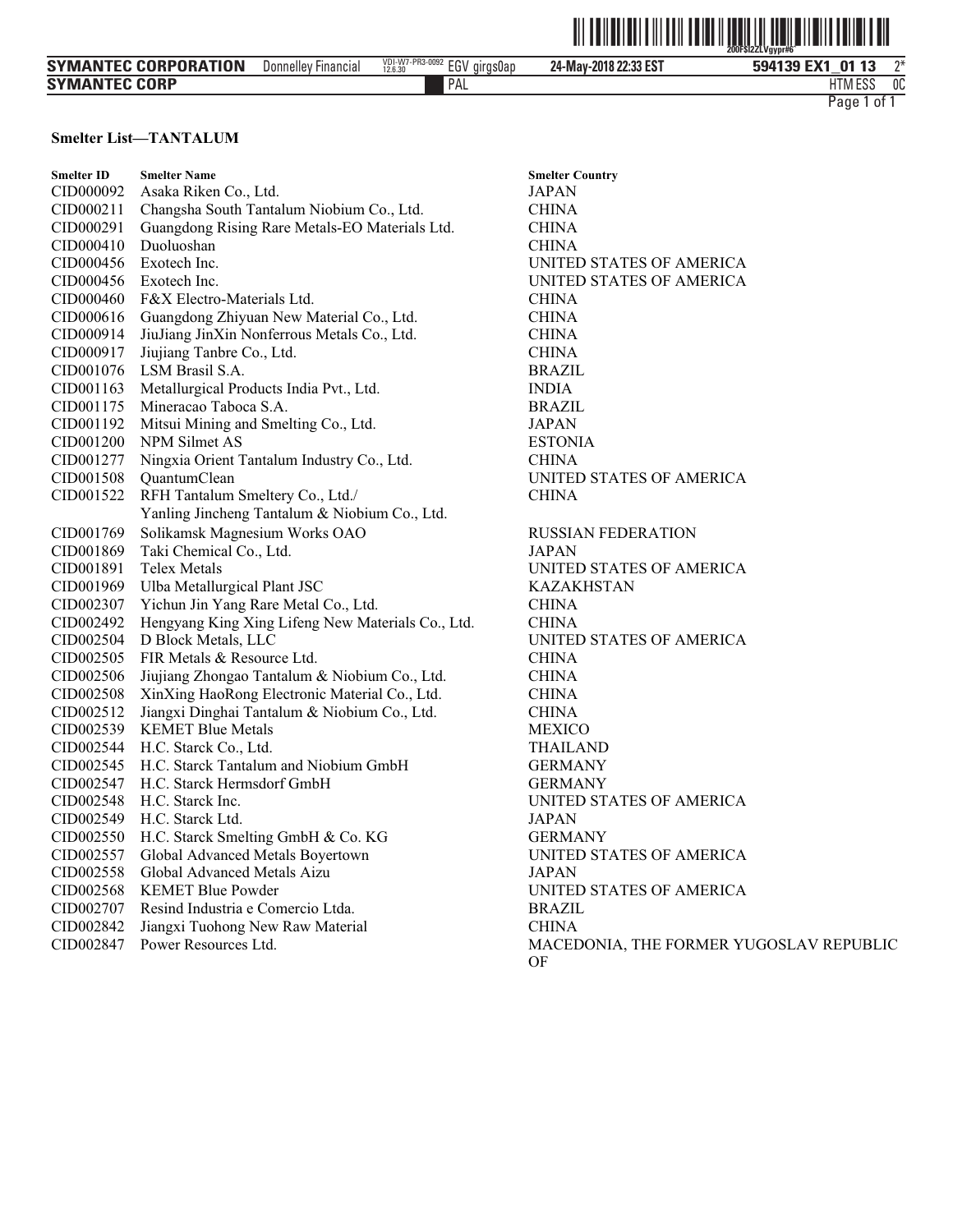|                             |                     |                                                         | $^{\prime\prime}$ $\vert\vert\vert\vert\vert\vert\vert$ | <u>ALIITTIIN TIINI ILIITTIIN T</u><br>III<br>Ž00FŠĺŽŽĽVaxko&at |
|-----------------------------|---------------------|---------------------------------------------------------|---------------------------------------------------------|----------------------------------------------------------------|
| <b>SYMANTEC CORPORATION</b> | Donnelley Financial | $V_{12.6.30}^{VD1-W7-PR3-0092}$ EGV girgs0ap<br>12.6.30 | 24-May-2018 22:32 EST                                   | ገ*<br>594139 EX1 01 14                                         |
| <b>SYMANTEC CORP</b>        |                     | <b>PAL</b>                                              |                                                         | 0C<br><b>HTM ESS</b>                                           |
|                             |                     |                                                         |                                                         | Page 1<br>0t                                                   |

# **Smelter List—TIN**

| <b>Smelter ID</b> | <b>Smelter Name</b>                               | <b>Smelter Country</b>    |
|-------------------|---------------------------------------------------|---------------------------|
| CID000228         | Chenzhou Yunxiang Mining and Metallurgy Co., Ltd. | <b>CHINA</b>              |
| CID000244         | Jiangxi Ketai Advanced Material Co., Ltd.         | <b>CHINA</b>              |
| CID000278         | CNMC (Guangxi) PGMA Co., Ltd.                     | <b>CHINA</b>              |
| CID000292         | Alpha                                             | UNITED STATES OF AMERICA  |
| CID000306         | CV Gita Pesona                                    | <b>INDONESIA</b>          |
| CID000309         | PT Aries Kencana Sejahtera                        | <b>INDONESIA</b>          |
| CID000313         | PT Premium Tin Indonesia                          | <b>INDONESIA</b>          |
| CID000315         | <b>CV United Smelting</b>                         | <b>INDONESIA</b>          |
| CID000402         | Dowa                                              | JAPAN                     |
| CID000438         | <b>EM Vinto</b>                                   | <b>BOLIVIA</b>            |
| CID000448         | Estanho de Rondonia S.A.                          | <b>BRAZIL</b>             |
| CID000468         | Fenix Metals                                      | <b>POLAND</b>             |
| CID000538         | Gejiu Non-Ferrous Metal Processing Co., Ltd.      | <b>CHINA</b>              |
| CID000555         | Gejiu Zili Mining And Metallurgy Co., Ltd.        | <b>CHINA</b>              |
| CID000760         | Huichang Jinshunda Tin Co., Ltd.                  | <b>CHINA</b>              |
| CID000942         | Gejiu Kai Meng Industry and Trade LLC             | <b>CHINA</b>              |
| CID001070         | China Tin Group Co., Ltd.                         | <b>CHINA</b>              |
| CID001105         | Malaysia Smelting Corporation (MSC)               | <b>MALAYSIA</b>           |
| CID001142         | Metallic Resources, Inc.                          | UNITED STATES OF AMERICA  |
| CID001173         | Mineracao Taboca S.A.                             | <b>BRAZIL</b>             |
| CID001182         | Minsur                                            | <b>PERU</b>               |
| CID001191         | Mitsubishi Materials Corporation                  | JAPAN                     |
| CID001231         | Jiangxi New Nanshan Technology Ltd.               | <b>CHINA</b>              |
| CID001314         | O.M. Manufacturing (Thailand) Co., Ltd.           | <b>THAILAND</b>           |
| CID001337         | Operaciones Metalurgical S.A.                     | <b>BOLIVIA</b>            |
| CID001399         | PT Artha Cipta Langgeng                           | <b>INDONESIA</b>          |
| CID001402         | PT Babel Inti Perkasa                             | <b>INDONESIA</b>          |
| CID001419         | PT Bangka Tin Industry                            | <b>INDONESIA</b>          |
| CID001421         | PT Belitung Industri Sejahtera                    | <b>INDONESIA</b>          |
| CID001428         | PT Bukit Timah                                    | <b>INDONESIA</b>          |
| CID001434         | PT DS Jaya Abadi                                  | <b>INDONESIA</b>          |
| CID001438         | PT Eunindo Usaha Mandiri                          | <b>INDONESIA</b>          |
| CID001448         | PT Karimun Mining                                 | <b>INDONESIA</b>          |
| CID001453         | PT Mitra Stania Prima                             | <b>INDONESIA</b>          |
| CID001457         | PT Panca Mega Persada                             | <b>INDONESIA</b>          |
| CID001458         | PT Prima Timah Utama                              | <b>INDONESIA</b>          |
| CID001460         | PT Refined Bangka Tin                             | <b>INDONESIA</b>          |
| CID001463         | PT Sariwiguna Binasentosa                         | <b>INDONESIA</b>          |
| CID001468         | PT Stanindo Inti Perkasa                          | <b>INDONESIA</b>          |
| CID001471         | PT Sumber Jaya Indah                              | <b>INDONESIA</b>          |
| CID001477         | PT Timah (Persero) Tbk Kundur                     | <b>INDONESIA</b>          |
| CID001482         | PT Timah (Persero) Tbk Mentok                     | <b>INDONESIA</b>          |
| CID001490         | PT Tinindo Inter Nusa                             | <b>INDONESIA</b>          |
| CID001493         | PT Tommy Utama                                    | <b>INDONESIA</b>          |
| CID001539         | Rui Da Hung                                       | TAIWAN, PROVINCE OF CHINA |
| CID001758         | Soft Metais Ltda.                                 | <b>BRAZIL</b>             |
| CID001898         | Thaisarco                                         | <b>THAILAND</b>           |
| CID001908         | Gejiu Yunxin Nonferrous Electrolysis Co., Ltd.    | <b>CHINA</b>              |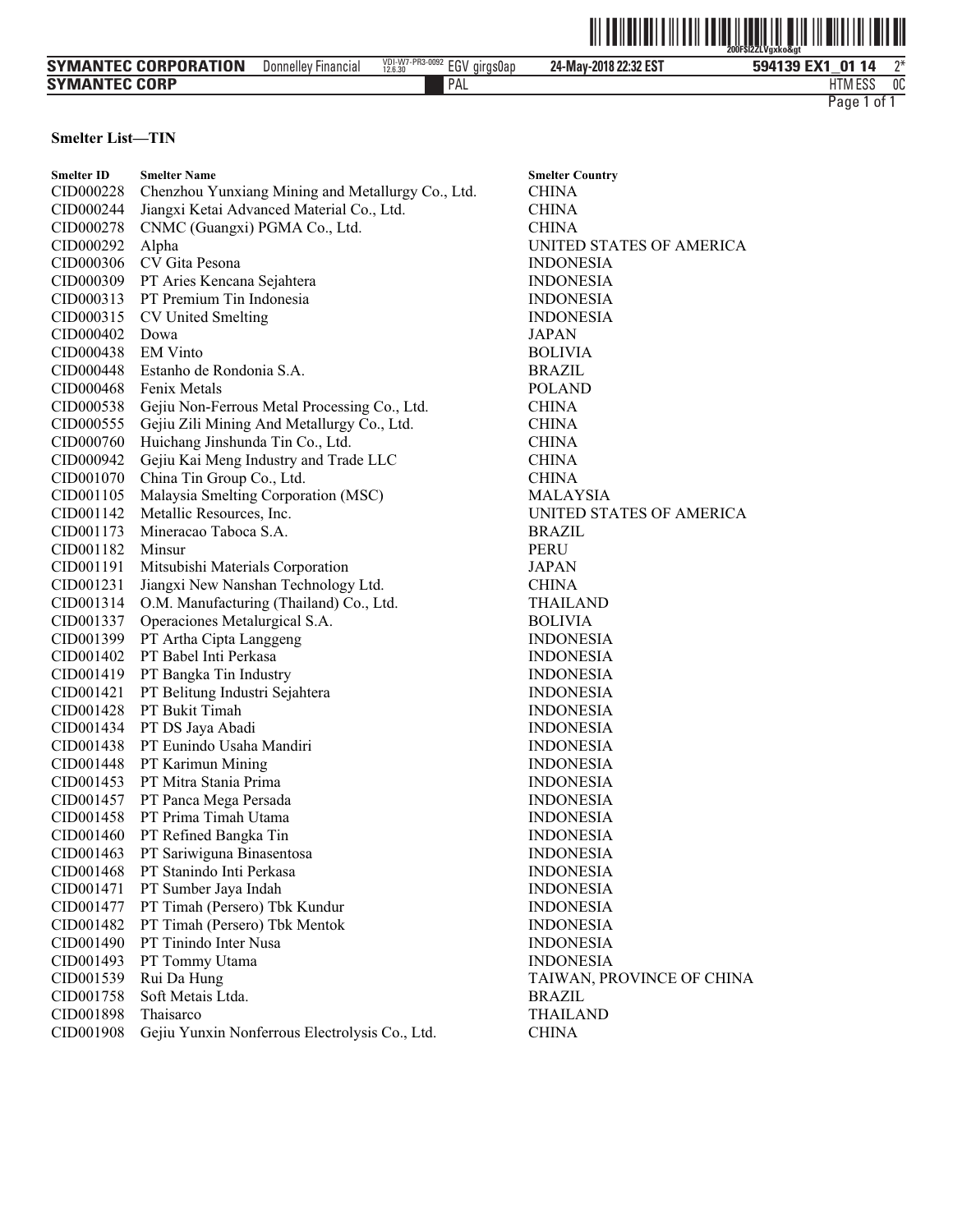|--|--|--|--|

| <b>SYMANTEC CORPORATION</b> | <b>Financia</b><br><b>Donnelley</b> | $_{12.6.30}^{VD1-W7-PR3-0092}$ EGV girgs0ap | 24-May-2018 22:32 EST | 594139 EX1<br>15<br>ุก1            | n- |
|-----------------------------|-------------------------------------|---------------------------------------------|-----------------------|------------------------------------|----|
| <b>SYMANTEC CORP</b>        |                                     | PAL                                         |                       | ۱ ۳ می<br><b>ITM</b><br><b>E99</b> | 00 |
|                             |                                     |                                             |                       | Page<br>ot.                        |    |

| CID002036             | White Solder Metalurgia e Mineracao Ltda.              | <b>BRAZIL</b>      |
|-----------------------|--------------------------------------------------------|--------------------|
| CID002158             | Yunnan Chengfeng Non-ferrous Metals Co., Ltd.          | <b>CHINA</b>       |
| CID002180             | Yunnan Tin Company Limited                             | <b>CHINA</b>       |
| CID <sub>002455</sub> | CV Venus Inti Perkasa                                  | <b>INDONESIA</b>   |
| CID002468             | Magnu's Minerais Metais e Ligas Ltda.                  | <b>BRAZIL</b>      |
| CID002500             | Melt Metais e Ligas S.A.                               | <b>BRAZIL</b>      |
| CID002503             | PT ATD Makmur Mandiri Jaya                             | <b>INDONESIA</b>   |
| CID002517             | O.M. Manufacturing Philippines, Inc.                   | <b>PHILIPPINES</b> |
| CID002530             | PT Inti Stania Prima                                   | <b>INDONESIA</b>   |
| CID002570             | CV Ayi Jaya                                            | <b>INDONESIA</b>   |
| CID002572             | Electro-Mechanical Facility of the Cao Bang Minerals & | <b>VIET NAM</b>    |
|                       | Metallurgy Joint Stock Company                         |                    |
| CID002573             | Nghe Tinh Non-Ferrous Metals Joint Stock Company       | <b>VIET NAM</b>    |
| CID002574             | Tuyen Quang Non-Ferrous Metals Joint Stock Company     | <b>VIET NAM</b>    |
| CID <sub>002592</sub> | CV Dua Sekawan                                         | <b>INDONESIA</b>   |
| CID002593             | CV Tiga Sekawan                                        | <b>INDONESIA</b>   |
| CID002703             | An Vinh Joint Stock Mineral Processing Company         | <b>VIET NAM</b>    |
| CID002706             | Resind Industria e Comercio Ltda.                      | <b>BRAZIL</b>      |
| CID002756             | Super Ligas                                            | <b>BRAZIL</b>      |
| CID002773             | Metallo Belgium N.V.                                   | <b>BELGIUM</b>     |
| CID002774             | Metallo Spain S.L.U.                                   | <b>SPAIN</b>       |
| CID002776             | PT Bangka Prima Tin                                    | <b>INDONESIA</b>   |
| CID002816             | PT Sukses Inti Makmur                                  | <b>INDONESIA</b>   |
| CID002829             | PT Kijang Jaya Mandiri                                 | <b>INDONESIA</b>   |
| CID002835             | PT Menara Cipta Mulia                                  | <b>INDONESIA</b>   |
| CID002844             | HuiChang Hill Tin Industry Co., Ltd.                   | <b>CHINA</b>       |
| CID002848             | Gejiu Fengming Metallurgy Chemical Plant               | <b>CHINA</b>       |
| CID002849             | Guanyang Guida Nonferrous Metal Smelting Plant         | <b>CHINA</b>       |
| CID002858             | Modeltech Sdn Bhd                                      | <b>MALAYSIA</b>    |
| CID002859             | Gejiu Jinye Mineral Company                            | <b>CHINA</b>       |
| CID002870             | PT Lautan Harmonis Sejahtera                           | <b>INDONESIA</b>   |
| CID003116             | Guangdong Hanhe Non-Ferrous Metal Co., Ltd.            | <b>CHINA</b>       |

### **Smelter List-TUNGSTEN**

| <b>Smelter ID</b> | <b>Smelter Name</b>                          | <b>Smelter Country</b>   |
|-------------------|----------------------------------------------|--------------------------|
| CID000004         | A.L.M.T. TUNGSTEN Corp.                      | <b>JAPAN</b>             |
| CID000105         | Kennametal Huntsville                        | UNITED STATES OF AMERICA |
| CID000218         | Guangdong Xianglu Tungsten Co., Ltd.         | <b>CHINA</b>             |
| CID000258         | Chongyi Zhangyuan Tungsten Co., Ltd.         | <b>CHINA</b>             |
| CID000499         | Fujian Jinxin Tungsten Co., Ltd.             | <b>CHINA</b>             |
| CID000568         | Global Tungsten & Powders Corp.              | UNITED STATES OF AMERICA |
| CID000766         | Hunan Chenzhou Mining Co., Ltd.              | <b>CHINA</b>             |
| CID000769         | Hunan Chunchang Nonferrous Metals Co., Ltd.  | <b>CHINA</b>             |
| CID000825         | Japan New Metals Co., Ltd.                   | <b>JAPAN</b>             |
| CID000875         | Ganzhou Huaxing Tungsten Products Co., Ltd.  | <b>CHINA</b>             |
| CID000966         | Kennametal Fallon                            | UNITED STATES OF AMERICA |
| CID001889         | Tejing (Vietnam) Tungsten Co., Ltd.          | <b>VIET NAM</b>          |
| CID002011         | Vietnam Youngsun Tungsten Industry Co., Ltd. | <b>VIET NAM</b>          |
| CID002044         | Wolfram Bergbau und Hutten AG                | <b>AUSTRIA</b>           |
| CID002082         | Xiamen Tungsten Co., Ltd.                    | <b>CHINA</b>             |